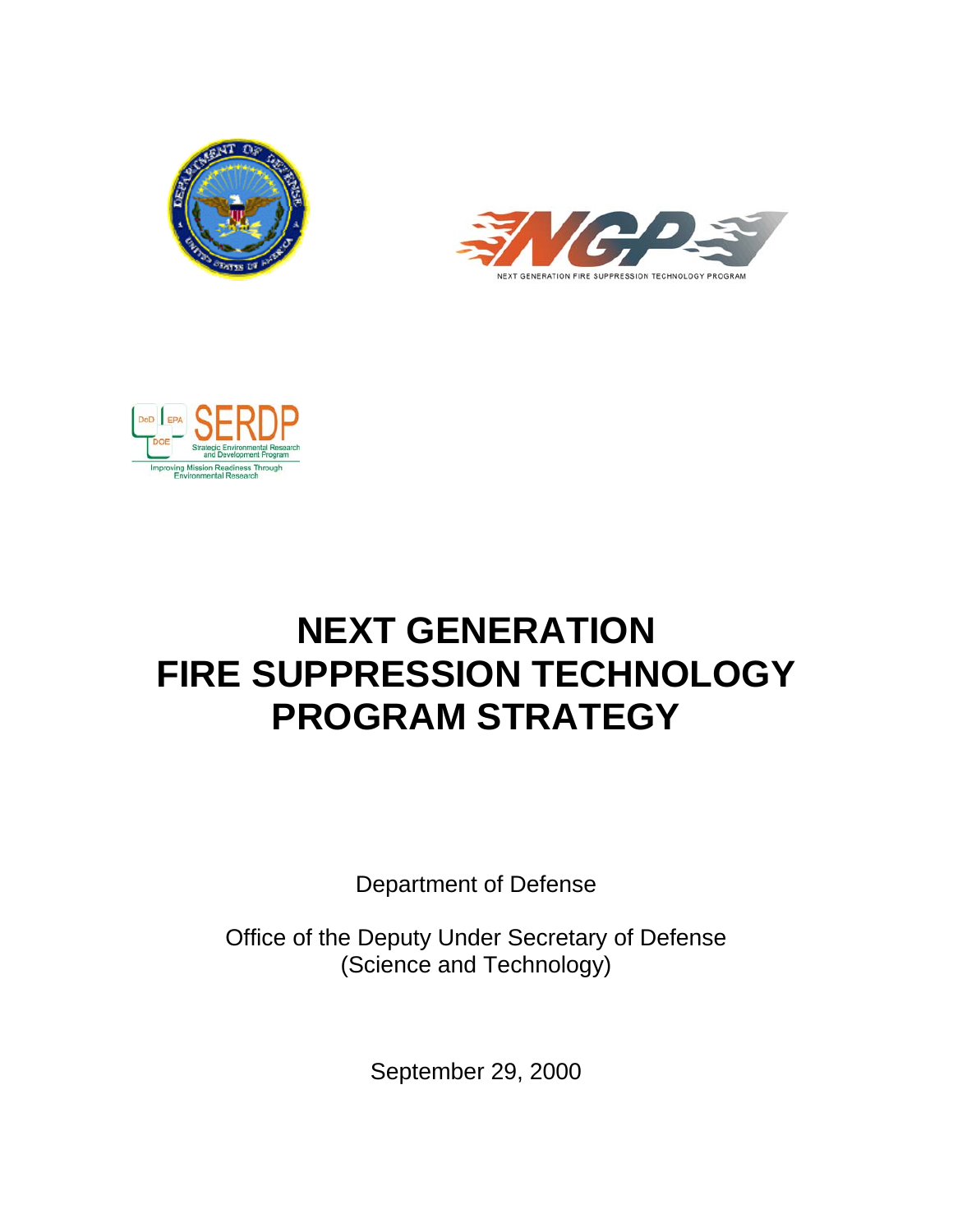

# **Executive Summary**

This document is an update of *Next-Generation Fire Suppression Technology: Strategy for a National Program*, which was issued by the Office of the Director, Defense Research and Engineering in October, 1996.

Fires and explosions continue to be among the greatest threats to the safety of personnel and the survivability of military aircraft, ships, and land vehicles in peacetime and during combat operations. For these, halon 1301 (CF<sub>3</sub>Br) had been the fire suppressant of choice. However, production of halon 1301 was banned as of January 1, 1994 due to its high ozone-depleting potential (ODP). The DoD is relying on a "bank" of halon 1301 as a temporary means of continuing protection during the search for alternatives. Spurring that search is the United Nations finding that the non-release of all halons would speed the recovery of the ozone layer.

Aggressively seeking alternatives to halon 1301, by 1997 the DoD had identified the best available replacements. Each of these was demonstrated to have potential, but each also had unresolved operational features that compromised its implementation. Recognition of these limitations led to the formulation of a new research program to develop improved options.

In 1997, the Next Generation Fire Suppression Technology Program (NGP) was initiated to develop and demonstrate, by 2004, retrofitable, economically feasible, environmentally acceptable, and user-safe processes, techniques, and fluids that meet the operational requirements currently satisfied by halon 1301 systems in existing weapons systems. The new technologies would be of low mass and volume and compatible with the host weapons system design. Any new chemicals must have high suppression efficiency and perform well in evaluations of ODP, global warming potential, atmospheric lifetime, reignition quenching, residue level, electrical conductivity, corrosivity to metals, polymeric materials compatibility, long-term storage stability, toxicity of the chemical and its combustion and decomposition products, speed of dispersion, and occupational safety requirements. These numerous requirements were a challenge to the R&D community. The research approach was organized into 6 Technical Thrusts:

- **1. Risk Assessment and Selection Methodology** develops a process for research program managers to choose among alternative technologies for each application.
- **2. Fire Suppression Principles** establish the mechanisms of flame extinguishment, leading to new approaches for fire control.
- **3. Technology Testing Methodologies** develops test methods and instrumentation to obtain data on the effectiveness, toxicity, environmental impact, and materials compatibility of new suppressants and their principal degradation products during fire extinguishment.
- **4. New Suppression Concepts** define new ideas in processes, techniques, and fluids for fire suppression based on chemical and physical principles.
- **5. Emerging Technology Advancement** accelerates to maturity a variety of processes, techniques, and fluids that are currently under development.
- **6. Suppression Optimization** develops the knowledge to obtain the highest efficiency of each candidate technology.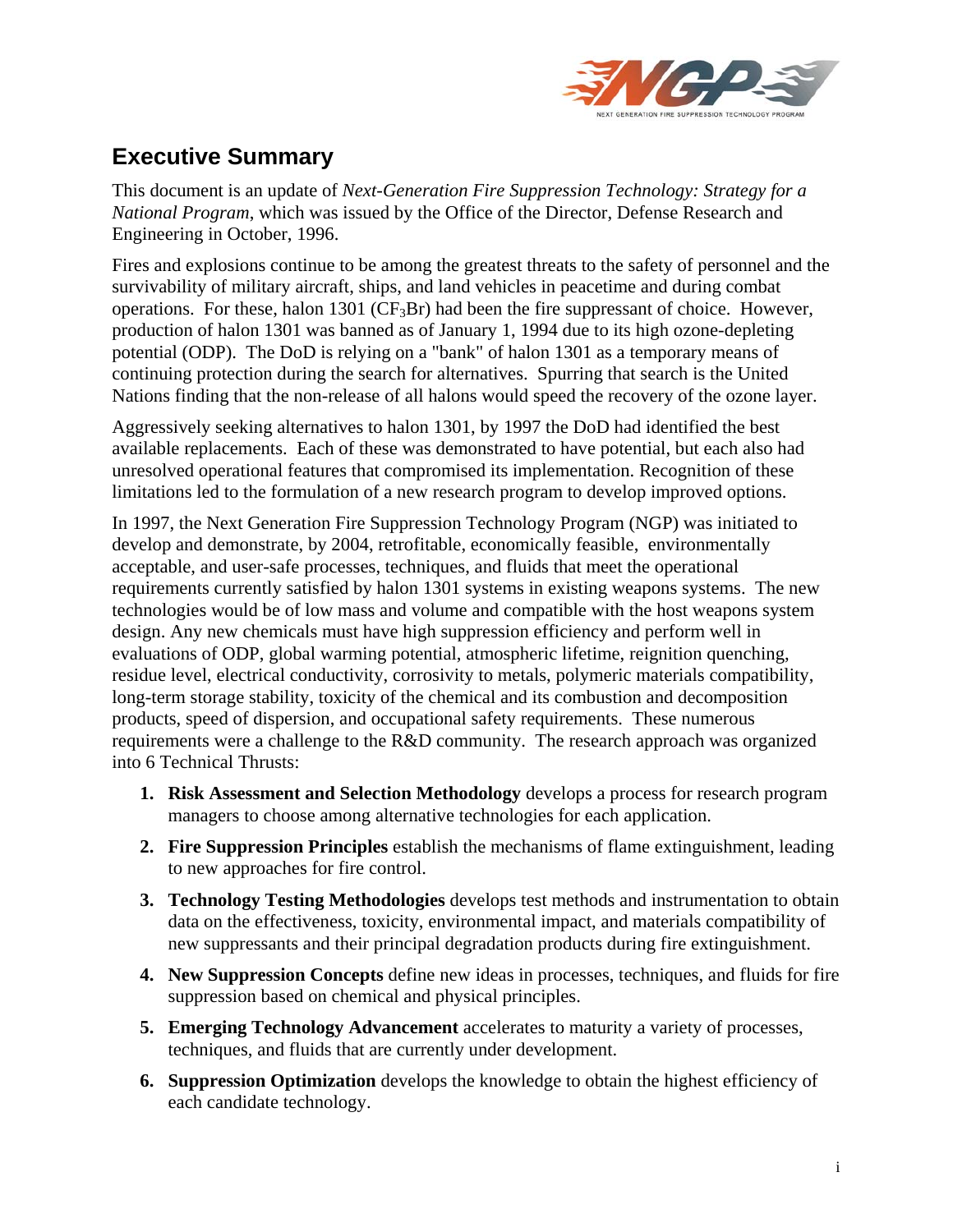

The NGP would be complete when the generic technical know-how existed to design costeffective alternatives to halon 1301 systems. Success would eliminate DoD dependence on a substance no longer in production and minimize readiness impacts from future use restrictions.

The planned funding was \$46.2 M over 8 years, to come from the DoD Strategic Environmental Research and Development Program (SERDP), the Military Department Science and Technology Programs, and cost sharing from the participating laboratories. As full funding from the Military Departments was not forthcoming, the NGP goal was extended to FY2005.

Despite funding uncertainties, NGP research has been highly successful in providing both necessary understanding of fire suppression and direction for new processes, techniques and fluids. As the work progressed, the research has coalesced into the following 6 technical areas. The individual research reports and compilations of findings are accessible at the NGP web site: www.dtic.mil/ngp. The following is a listing of some of the highlights.

**A. New Flame Suppression Chemistry.** The NGP is developing both improved understanding to guide the search for new chemicals that perform as well as  $CF_3Br$ , but without the environmental drawback, as well as identifying candidates worthy of further consideration.

- Combining findings from current and pre-NGP research, NGP scientists have evolved a model for how fire suppressant additives quench flames.
- Using published data, quantitative structure-activity relationships, and laboratory screening tests, NGP chemists have examined families containing thousands of chemicals to identify those with desirable properties: high fire suppression efficiency, short atmospheric lifetime, and low toxicity.
	- Over a dozen bromofluoroalkenes and bromofluoroamines appear promising.
	- Iron-, manganese- and phosphorus-containing compounds have low environmental impact and high flame suppression effectiveness. Candidates can be selected on the basis of physical or toxicological properties.
	- A number of physically active chemicals might be suitable fire fighting agents. In particular, the extinguishing (molar) aerosol concentration of  $C_4F_9OCH_3$  (HFE-7100), already approved as a solvent, was determined to be half that of halon 1301 gas.
- **B. Suppressant Screening Tests.** A set of accurate tests that are quick, inexpensive, and require little agent have been developed for screening candidate suppressants. NGP research has produced:
	- The first bench-scale suppression screen for measuring flame extinction by both gases and liquids, adaptable for powders.
	- A screen for the effectiveness of a burst of suppressant (such as from a solid propellant gas generator, SPGG), both in quenching open flames and those stabilized behind an obstruction. Preliminary tests with an SPGG injection system have been successful.
	- A hierarchical roadmap through the properties involved in screening for toxicity, compatibility with storage container and weapons systems materials, and environmental impact. The roadmap identifies the best screening tests for the key properties.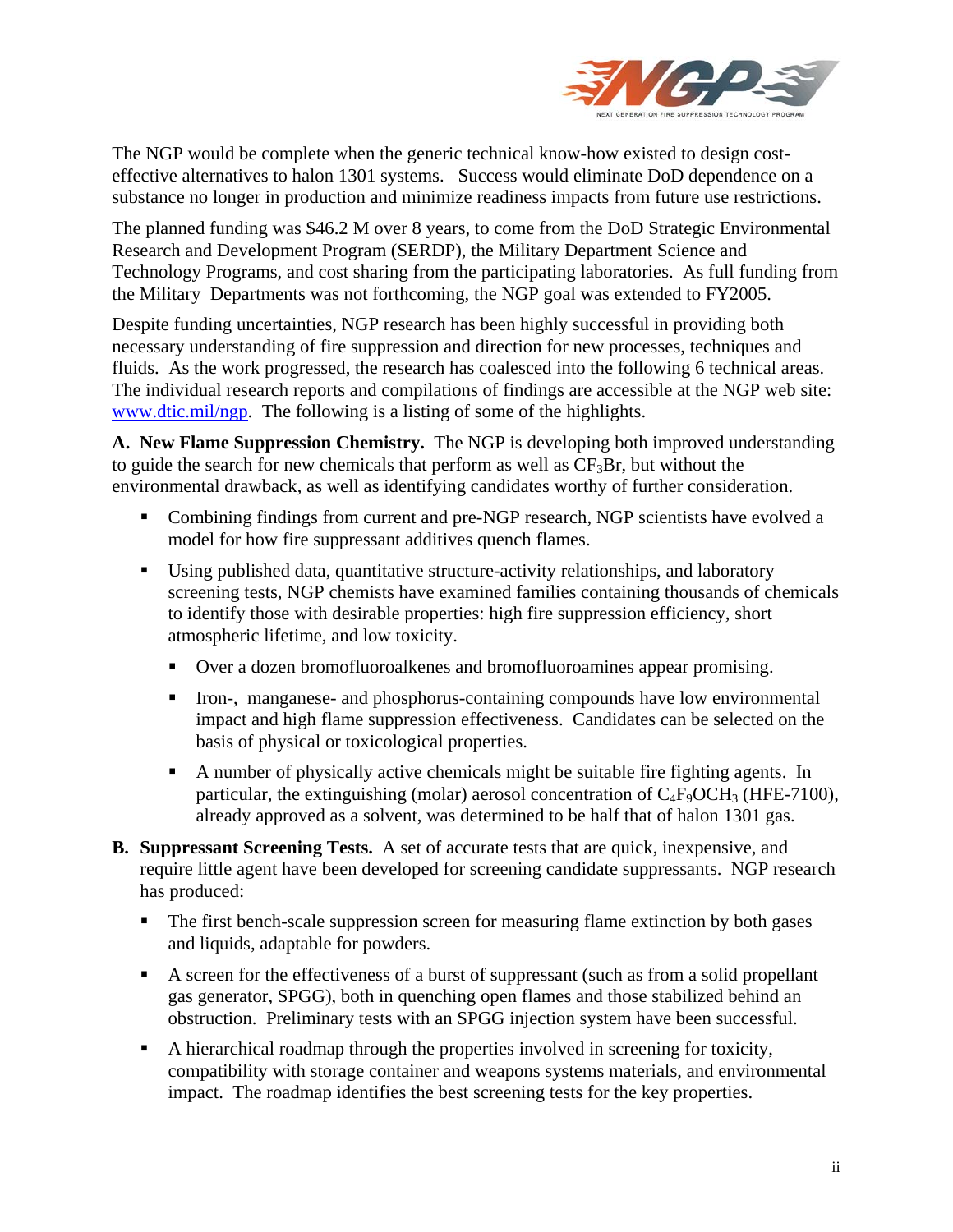

• Completion of a computer model to evaluate the inhalation hazard resulting from short exposures (e.g., from an accidental discharge) to a suppressant. Developed for halocarbons, the model can be extended to other suppressants with diverse toxic effects.

**C. New and Improved Aerosol and Powder Suppressants.** For some applications, clean (volatile) suppressants are not essential. NGP research is directed at finding new approaches to condensed phase candidates and ways to improve the use of current suppressants. NGP research has shown that:

- For the highly efficient alkali metal powders, surface area controls the rate of release of chemically active K and Na atoms into the flame. The particle size and density dictate how efficiently the particles reach the flames.
- It is possible to store a practical mass of a highly efficient, but otherwise undesirable (e.g., toxic) chemical on an inert particle and transport it safely to the fire.
- For fluids, proper droplet size is key to determining suppressant effectiveness. Fine droplets can flow around obstacles, but can evaporate early, so their vaporization is not available to cool the flame. Large droplets hit surfaces in their path and are less likely to reach the flames and may even pass through the flame without fully evaporating.
- Water droplets that evaporate near a flame are as effective as halon 1301 on a mass basis. Tests and calculations show that droplets with diameters under  $20 \mu m$  evaporated in passing through thin laboratory flames, while many with diameters over  $30 \mu m$  survived.

A unique set of computer programs for estimating thermophysical property data for fluids is now operational for assessing costly or commercially unavailable fluids on the computer.

**D. Better Suppressant Delivery.** This comprises improving the efficiency of getting the suppressant to the site of the fire through equipment clutter and unsteady, three dimensional air flows. Results include:

- A new, validated computer code for the prediction of transient, two-phase flows through a complex pipe run, enabling determination of the change in discharge rate when substituting a new suppressant into the current piping.
- A new, validated model to describe the rate of agent entrainment into flames behind different shapes of obstructions. Traditional halon 1301 systems have been overdesigned to compensate for these fires.
- Two approaches for SPGGs with increased flame suppression efficiency, yet reduced jet temperatures and momentum: additive-enhanced propellant formulations and entrainment of a chemically active additive into the effluent stream.

**E. Viability of New Suppression Technologies.** Improved instrumentation in the test articles owned by the Military Department laboratories is important for relating bench- and full-scale tests. NGP research has produced:

A sensor for measurement and detection of combustible mixtures of oxygen and hydrocarbon fuels during a 250 ms fire suppression event. These measurements are especially important after suppression in order to assess the possibility of reignition.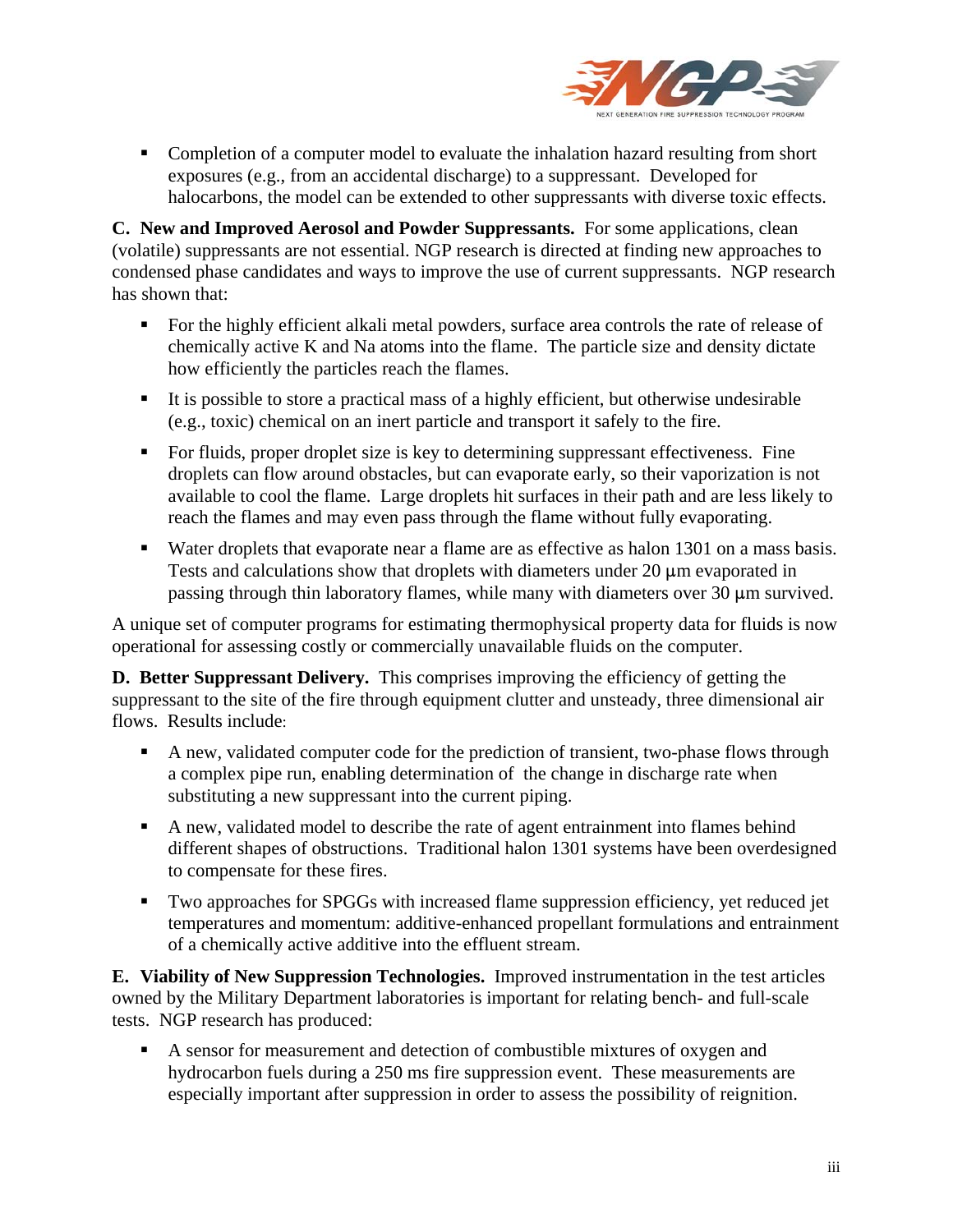

- Two approaches to measuring suppressant concentration based on laser-induced breakdown spectroscopy and infrared absorption.
- The first *in situ*, time-dependent measurements of HF, its dissipation, and its amelioration by additives to the suppressant have now been recorded. HF is a corrosive and toxic product of any of the fluorinated fire suppressants (e.g., HFC-227ea and HFC-125) and is a principal deterrent to the deployment of these agents.

NGP fire suppression technologies must also be economically feasible. Accordingly, the NGP is nearing completion of a methodology to quantify a fire suppression technology by its life cycle cost and to enable superimposing on this a subjective value system.

**F. Improved Fuel Tank Inertion.** Research in this area has been limited. Only two aircraft, the F-16 and the F-117, currently use halon 1301 to inert fuel tanks when entering combat. The Air Force is seriously considering choosing CF<sub>3</sub>I for this application. Should they do so, then alternative technologies for fuel tank inerting would not be an NGP task. Nonetheless, to be prepared, NGP staff have completed a small project to assess the current status of alternate systems that had in prior decades shown promise for fuel tank inerting.

In November 1999, in the wake of continuing disagreement over the appropriate level of funding, agreement was reached on a reduced-scale NGP of \$20.2 M. The new goal became:

"Develop and demonstrate, by 2005, technology for economically feasible, environmentally acceptable and user-safe processes, techniques, and fluids that meet the operational requirements currently satisfied by halon 1301 systems in aircraft."

The focus on aircraft fire suppression emerged from the following:

- The aircraft safety and survivability engineering teams from all three Services have fire suppression needs for engine nacelles and dry bays that were not being addressed by S&T efforts outside the NGP.
- The Army has solutions for both current and planned ground vehicles that needs only engineering for implementation.
- The Navy has no current plans to retrofit current ships and has an S&T program in water mist technology for forward fit.

Thus, the revised NGP addresses the fires that the military customers identify as most needing additional research. Research issues that arise in adapting fire suppression technologies for ground or sea platforms will need to be addressed by the responsible Military Department.

By the final expenditure of FY2000 funds, the NGP will deliver understanding of how chemicals must interact with flames to be comparable to halon 1301 in quenching efficiency, analysis of the world of useful chemicals, identification of the best places to look for alternative suppressants and a first set of "best looks," a suite of screening tests and guidance for their use, and a method for determining and comparing the life-cycle costs of new fire suppression technologies.

From that point forward, the NGP will be directed toward two targets.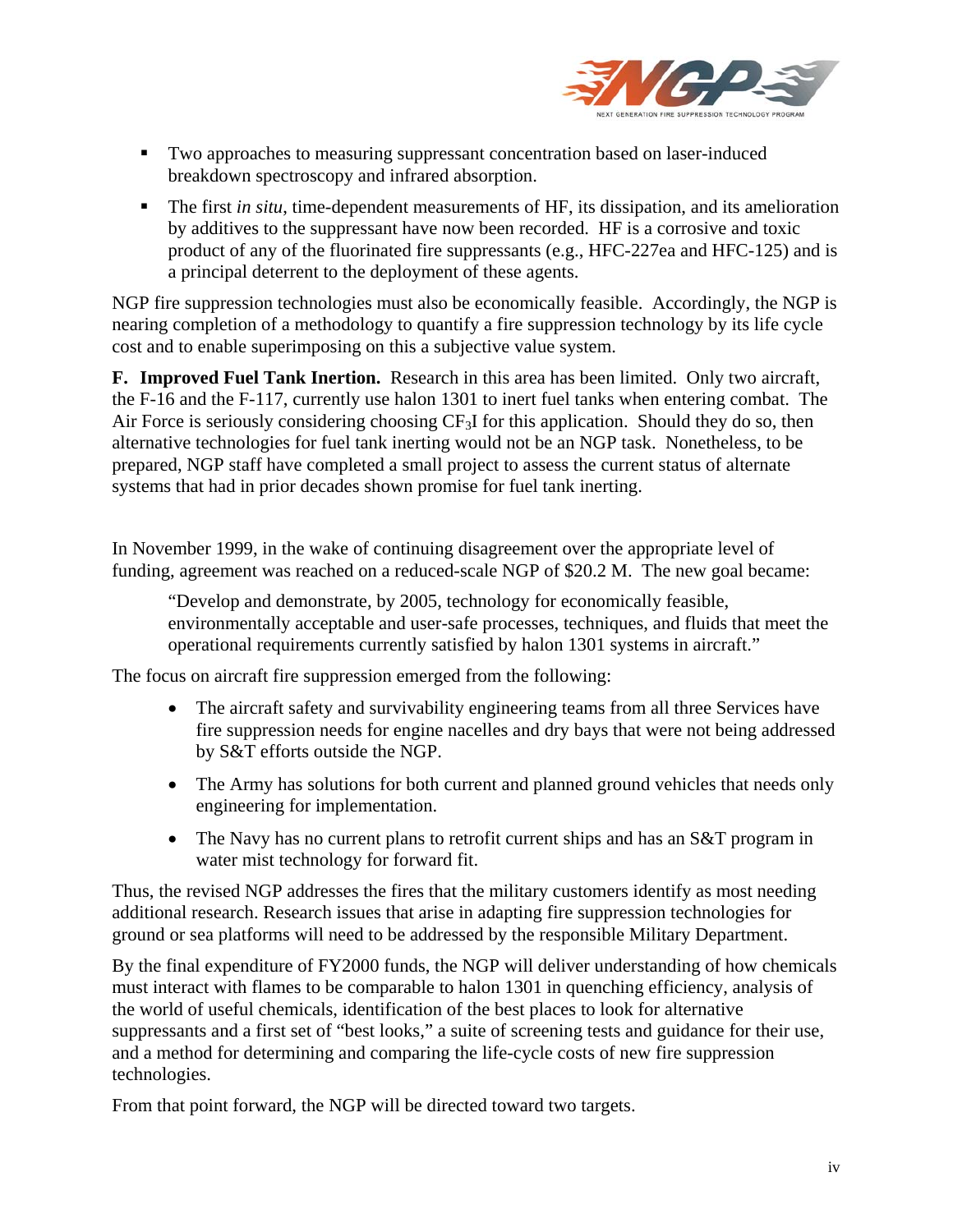

#### **1. New Flame Suppression Chemicals**

This will extend the examination of those chemical families that show promise of successful candidates. This includes further evaluation of some families already identified as having high potential, e.g., tropodegradable bromocarbons and phosphorus-containing compounds, and families not yet systematically evaluated, e.g., nitrogen-containing compounds, copper-, manganese- and tin-containing compounds, and iodine-containing compounds. The research will identify trends in suppression effectiveness, toxicity, etc. using NGP screening methods and QSARs from prior work. The optimal candidates will be flagged for further development.

The reduced funding level limits the extent to which individual chemicals can be pursued:

- Extensive and costly testing for full toxicological examinations will not be performed.
- A few real-scale tests will be conducted to demonstrate the reliability of the bench-scale results as a predictor of the success of agents, rather than full characterization of the performance of all candidate agents

#### **2. Improved Suppressant Storage and Delivery**

Empirical tests have shown that changes in the geometry of agent release can reduce the mass of agent needed for suppression. Concurrently, NGP research has related suppressant flow properties to the enhanced concentrations needed for the quenching of flames in cluttered spaces and has shown the importance of the location where a suppressant fluid vaporizes.

The NGP will now combine these effects in a model of the interactions between the suppressant and the fire in cluttered spaces. This will identify optimal dispensing conditions, nozzle locations, etc. for suppression of fires in diverse engine nacelle and dry bay configurations. Further work will develop new ways of controlling suppressant discharge properties, approaches complementary to the traditional pressurized fluid bottles. Combined, these will constitute a set of source terms for the above model and offer flexibility and efficiency to the platform designer.

Again, the reduced funding limits the extent to which concepts for efficient storage and delivery can be examined.

- The NGP will perform a modest number of indicative real-scale experiments to demonstrate the effectiveness of the new distribution principles, rather than rigorously establishing the validity of the models.
- These tests will mainly be monitored using video cameras. The instrumentation to establish model validity will not be developed or adapted.
- These models and technologies will be turned over to the platform managers for optimization testing in their particular configurations.

The prognosis for successfully meeting the revised NGP goal is excellent, given the technical infrastructure and cadre of experts already advanced by the NGP. The Department of Defense will then need to set in place the programs to develop the new technologies for implementation in its fleet of aircraft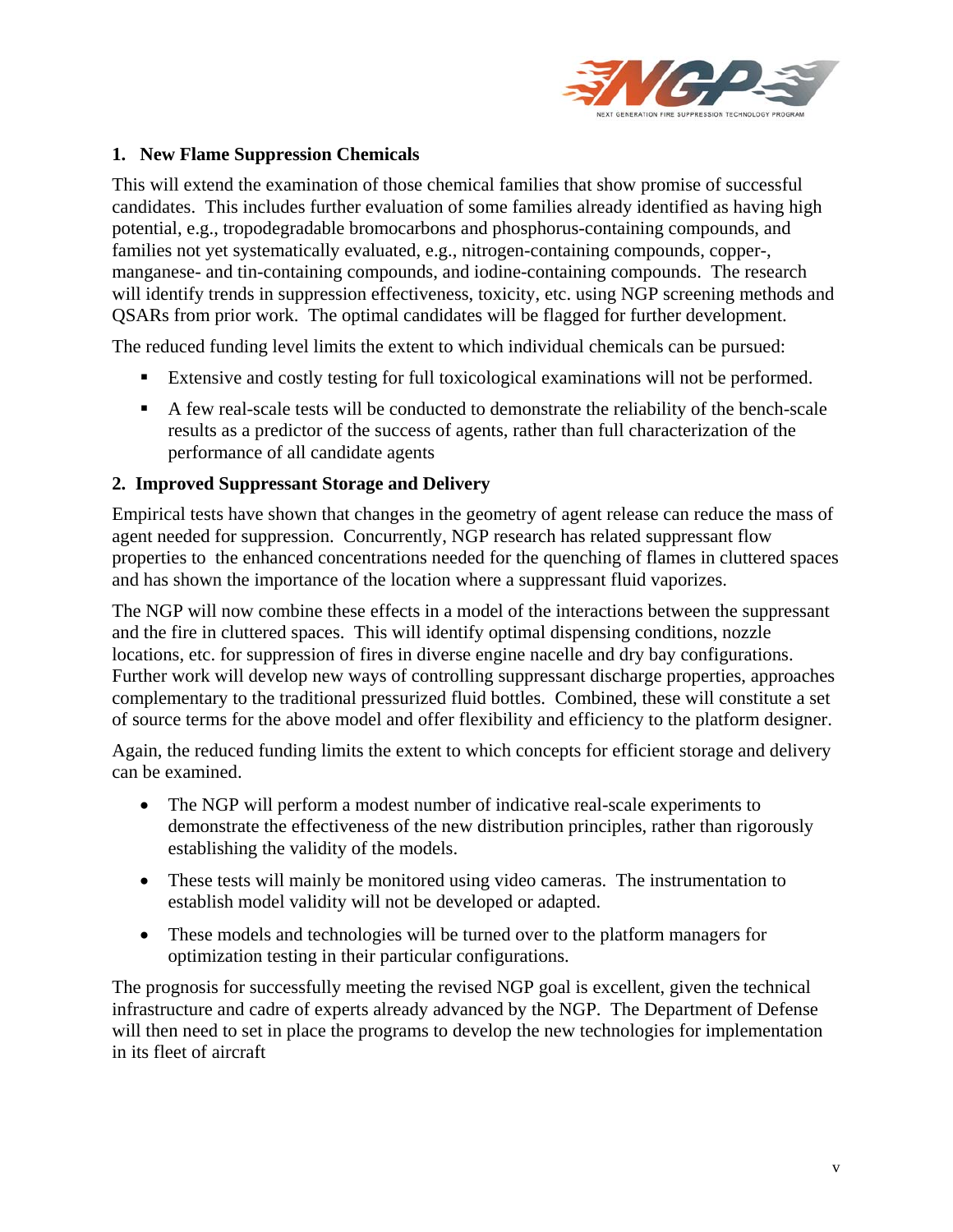

# **Table of Contents**

| I.   |                 |                                                                |  |
|------|-----------------|----------------------------------------------------------------|--|
| II.  |                 |                                                                |  |
|      | A.              |                                                                |  |
|      | <b>B.</b>       |                                                                |  |
|      | C.              | Initial Technology Strategy and Technology Development Plan  3 |  |
|      | D.              | Remaining Fire Suppression System Technology Options  4        |  |
| III. |                 |                                                                |  |
|      | A.              |                                                                |  |
|      | <b>B.</b>       |                                                                |  |
|      | C.              |                                                                |  |
|      | A.              |                                                                |  |
| IV.  |                 |                                                                |  |
|      | A.              |                                                                |  |
|      | B <sub>1</sub>  |                                                                |  |
|      | $\mathcal{C}$ . |                                                                |  |
|      | D.              |                                                                |  |
|      | E.              |                                                                |  |
|      | F.              |                                                                |  |
| V.   |                 |                                                                |  |
|      | A <sub>1</sub>  |                                                                |  |
|      | <b>B.</b>       |                                                                |  |
|      | $\mathcal{C}$ . |                                                                |  |
| VI.  |                 |                                                                |  |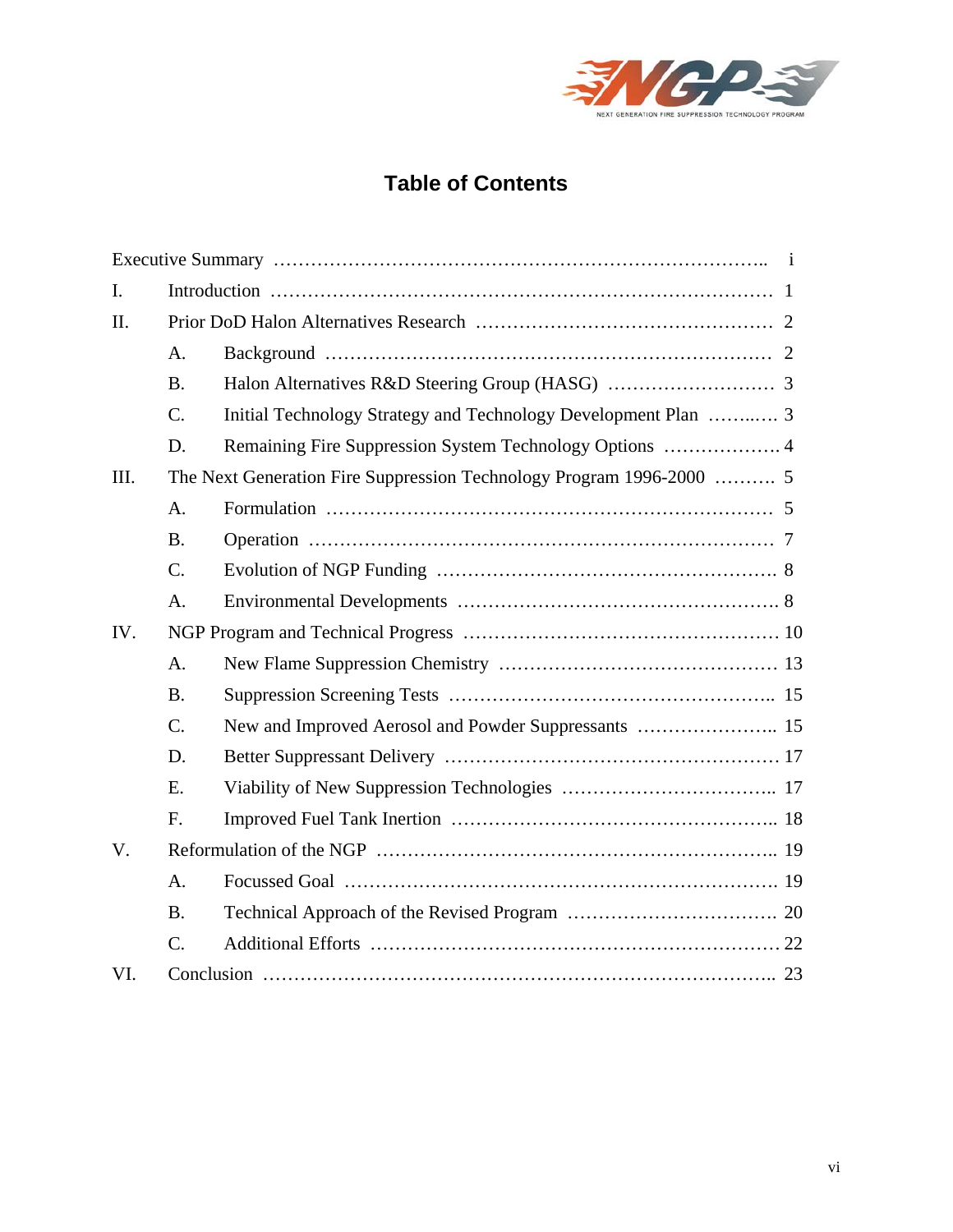

# **I. Introduction**

This document is an update of *Next-Generation Fire Suppression Technology: Strategy for a National Program*, which was issued by the Office of the Director, Defense Research and Engineering in October, 1996. The reader should examine that document for a full understanding of the DoD rationale for and approach to research to replace halon 1301 with technologies of comparable performance.

Since that date, the commercial context in which the search for alternatives to halon 1301 is proceeding has sharpened. A number of facilities have ceased fire protection, installed water sprinklers, or converted to one of the marketed halon alternatives, notably hydrofluorocarbons (HFCs) or mixtures of inert gases. Some have converted to blends of chemicals that include ozone-depleting hydrochlorofluorocarbons (HCFCs), even though these are slated for phase-out.

There remain a small number of essential uses of halon 1301 (in national defense and commercial aviation) for which suitable alternative technologies have not yet been found. For these, the desire for space- and weight-efficient alternatives continues. To the extent that these technologies might involve new chemicals, those chemicals must have significant attributes beyond high fire suppression efficiency. They must also perform well in evaluations of their ozone depletion potential (ODP), global warming potential (GWP), atmospheric lifetime, reignition quenching, residue level, electrical conductivity, corrosivity to metals, polymeric materials compatibility, stability under long-term storage, toxicity of the chemical and its combustion and decomposition products, speed of dispersion, and safety and occupational health requirements. This multiplicity of requirements continues to present a challenge to the R&D community.

The DoD Next Generation Fire Suppression Technology Program (NGP) is still the largest effort focussed on finding fire suppression technologies alternate to the use of halon 1301. There is a little research in the European Community, some work on the use of water sprays, and an occasional new candidate offered by commercial firms. NGP researchers are capitalizing on these other efforts.

NGP research has made considerable technical progress in the nearly four years since its inception. The individual research reports and compilations of findings are accessible at the NGP web site: www.dtic.mil/ngp. The following text presents the evolution of the NGP in response to that technical progress and to commercial and political changes. It begins by reiterating the motivation for the NGP, then presents the evolution of the NGP from its inception, summarizes the NGP research accomplishments to date, denotes the change in NGP scope beginning in FY2000, and delineates the NGP strategy from that point forward.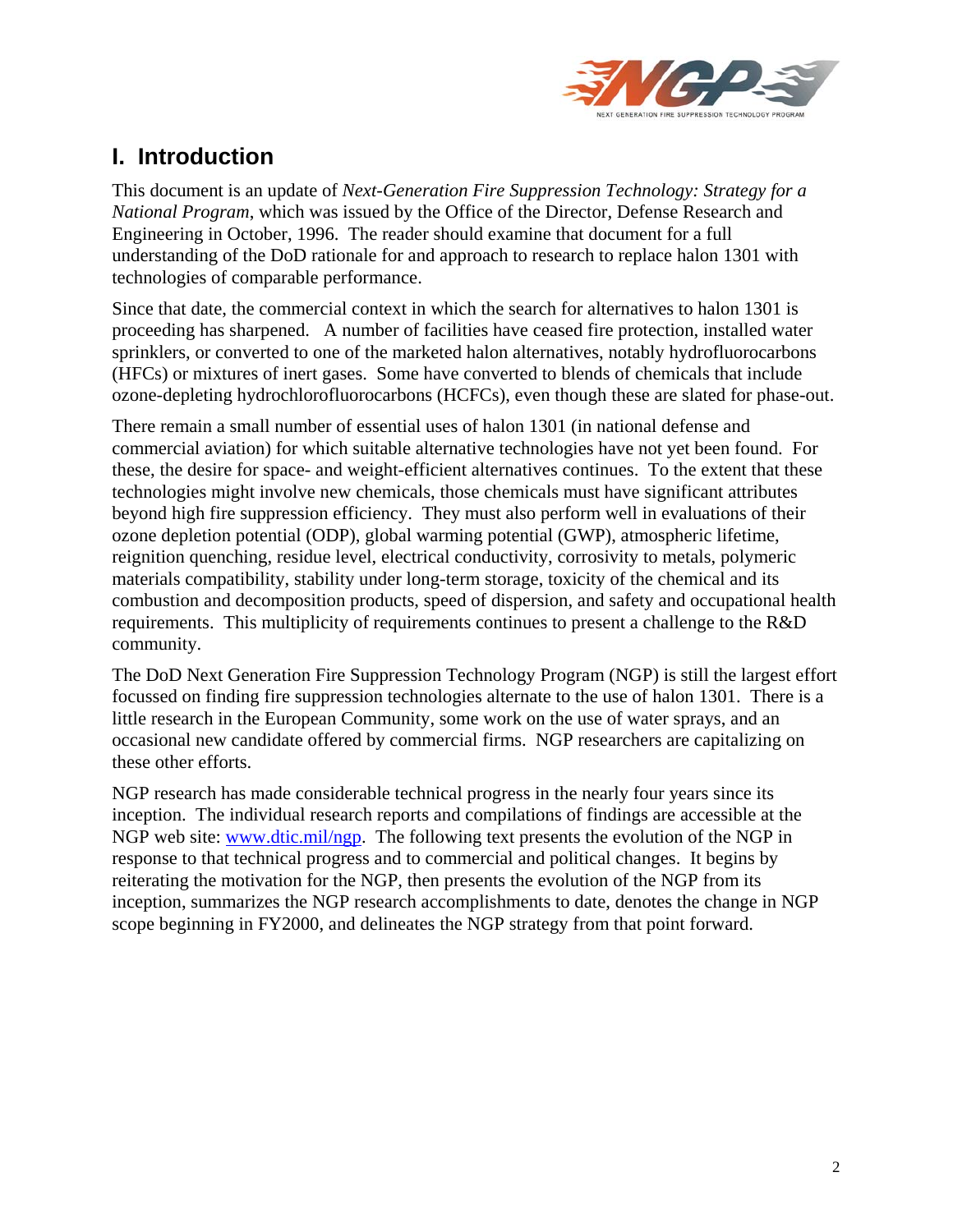

# **II. Prior DoD Halon Alternatives Research**

# **A. Background**

Fires and explosions continue to be among the greatest threats to the safety of personnel and the survivability of military aircraft, ships, and land combat vehicles in peacetime and during combat operations. For the past three decades, halon 1301 ( $CF_3Br$ ) had been the agent of choice for fire extinguishment and explosion suppression (hereafter referred to collectively as fire suppression) in both weapon systems and facilities in the DoD, the private sector, and for other countries' armed forces and domestic needs. The DoD applications are shown in Table 1.

| Army                           | <b>Navy/Marine Corps</b>       | <b>Air Force</b>               |
|--------------------------------|--------------------------------|--------------------------------|
| <b>Ground Armored Vehicles</b> | Shipboard                      | Aircraft                       |
| - crew compartments            | - propulsion machinery         | - engine nacelles              |
| - engine compartments          | - flammable liquid             | - dry bays                     |
|                                | storerooms                     | - fuel tanks                   |
| Aircraft                       | - fuel pump rooms              | - weapon bays                  |
| - engine nacelles              | - emergency generator          | - cargo bays                   |
| - APU compartments             | rooms                          |                                |
|                                |                                | <b>Facilities</b>              |
| <b>Maritime Craft</b>          | Aircraft                       |                                |
|                                | - engine nacelles              | <b>Hand-held Extinguishers</b> |
| Hand-Held Extinguishers        | - dry bays                     |                                |
| - air/ground/maritime          | - fuel tanks                   |                                |
|                                | - crew compartments            |                                |
| <b>Communications Shelters</b> |                                |                                |
|                                | <b>Ground Armored Vehicles</b> |                                |
|                                | - crew compartments            |                                |
|                                | - engine compartments          |                                |
|                                |                                |                                |
|                                | Hand-held Extinguishers        |                                |

**Table 1: Fielded Weapon Systems Applications for Halon 1301** 

Due to its high ozone-depleting potential (ODP), halon 1301 was banned from production as of January 1, 1994 by the 1992 Copenhagen Amendments to the 1987 Montreal Protocol on Substances That Deplete the Ozone Layer. Both domestically under the guidance of the Environmental Protection Agency (EPA) and internationally under the guidance of the United Nations Environmental Program (UNEP), the fire suppression community has committed to reducing its dependence on this chemical. There now exist a limited number of essential halon 1301 uses - those which are of paramount importance and for which no functional replacement exists. The stewards of such uses (e.g., the DoD, NASA, the commercial aircraft industry) have created "banks" of existing and recycled halon 1301 as a temporary means of continuing protection while a search for viable alternatives is pursued.

The DoD in particular adopted an aggressive policy concerning technology efforts aimed at seeking alternatives to ozone-depleting substances (ODSs). In the February 13, 1989 directive,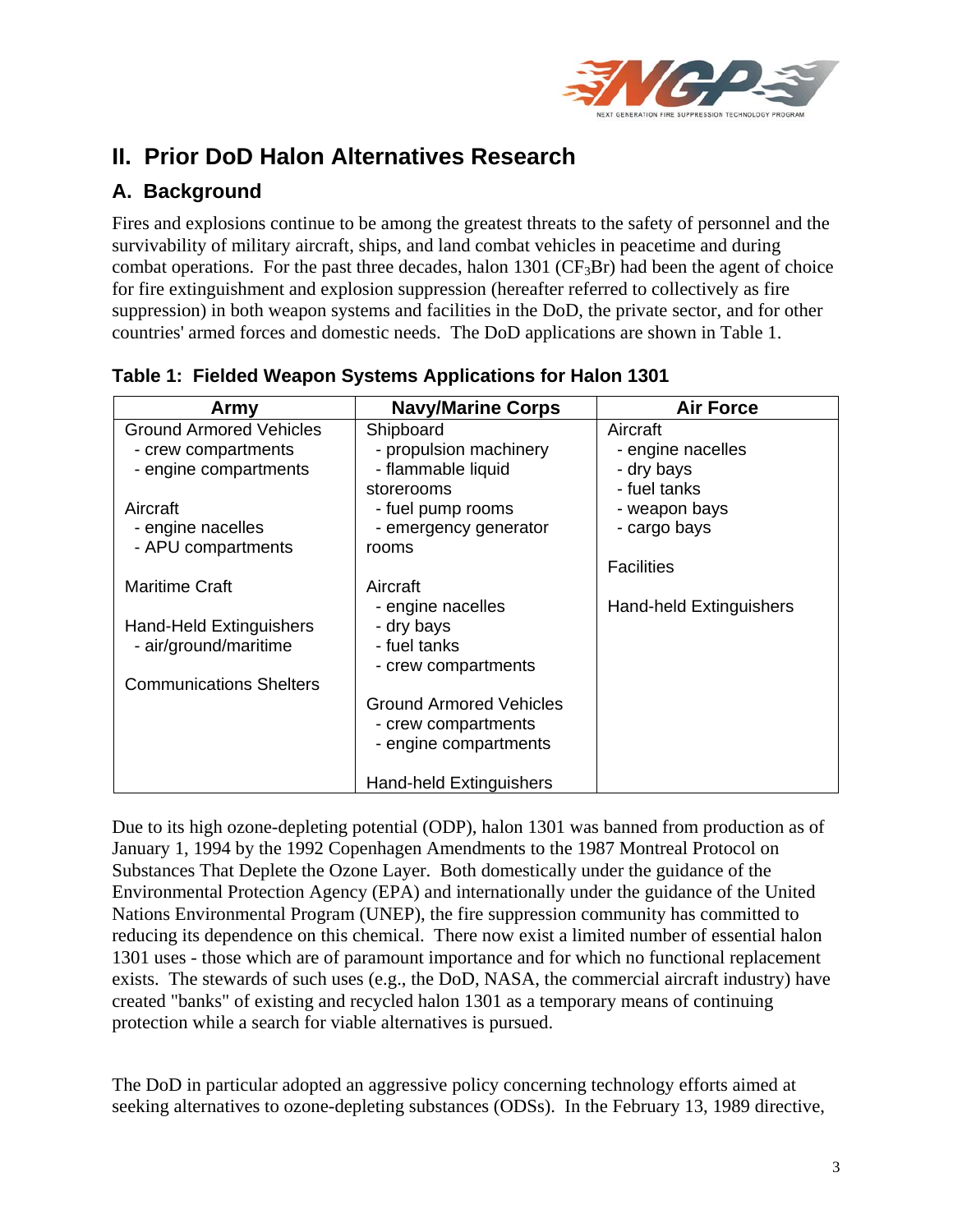

it was stated that DoD Components "... shall conduct R&D to identify or develop alternate processes, chemicals, or techniques for functions currently being met by CFCs and halons;" that the Director, Defense Research and Engineering (DDR&E) "... shall coordinate R&D programs, as appropriate, on alternative chemicals or technologies for fire and explosion suppression and, if necessary, other CFCs;" and that the Military Departments and Defense Agencies "... shall conduct R&D programs, as needed, to support mission requirements, with emphasis on substitutes for halons."

# **B. Halon Alternatives R&D Steering Group (HASG)**

The Director, Defense Research and Engineering, established the HASG in September 1991 to formulate (and oversee the execution of) an integrated DoD near-term technology strategy and technology development plan to identify suitable alternatives for all ODSs.

- Chair: Director, Advanced Technology, in the Office of the Director, Defense Research and Engineering (ODDR&E)
- Vice-chair: Deputy Director, Operational Test and Evaluation/Live Fire Testing (DDOTE/LFT), Office of the Secretary of Defense
- Vice-chair: Staff Specialist for Survivability, Office of Strategic and Tactical Systems/Air Warfare (ODDS&TS/AW), Office of the Under Secretary of Defense for Acquisition and Technology (OUSD(A&T)).

#### **C. Initial Technology Strategy and Technology Development Plan**

The HASG formulated the *DOD Technology Strategy For Alternatives To Ozone- Depleting Substances For Weapon Systems Use*, approved by the DDR&E on August 31, 1992, to guide the near-term investigation and performance testing of commercially available chemicals: CFCs currently used in weapon systems applications for refrigeration and environmental control, and for general and precision cleaning, as well as the halons used for fire fighting. The HASG then developed an execution plan, the *DOD Technology Development Plan for Alternatives to Ozone-Depleting Substances for Weapon Systems Use (TDP)*, which was approved by the DDR&E on June 28, 1993 and was updated annually. Executed by the Army, Navy and Air Force, the Strategy and the TDP together formed the overall DoD near- term response to the impact of the Montreal Protocol on weapon systems.

Research under the TDP was completed in FY 1997, and the reader is referred to the document: *Technology Development Plan for Alternatives to Ozone-Depleting Substances for Weapons System Use: Final Report (September, 1998)*. The successes for firefighting were of major consequence:

- two suppressants, NaHCO<sub>3</sub> powder and HFC-227ea  $(C_3 F_7H)$  were identified as candidates for the engine compartments in ground vehicles;
- water mist and HFC-227ea were identified for shipboard machinery spaces and storage compartments; and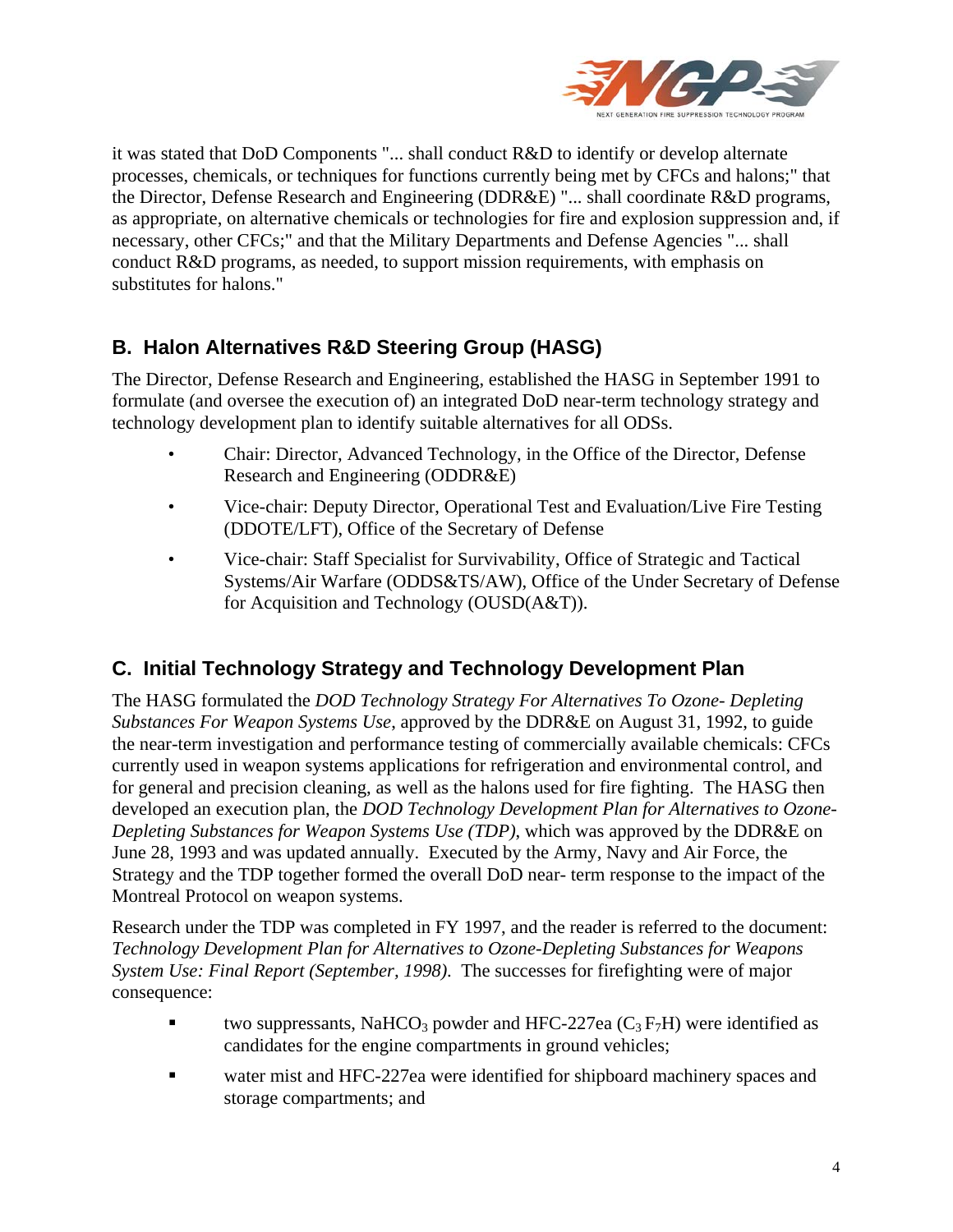

HFC-125 ( $C_2$  F<sub>5</sub>H) and solid propellant-based inert gas generators were identified for aircraft engine nacelles and dry bays.

Each of these was demonstrated to be a viable approach, and design equations were developed for a few applications. However, water mist systems were shown to need further research before they could assure fire control in general shipboard applications. Inert gas generators also needed further development to overcome the hazards of excessive heat generation and ejection jet intensity. HFC-125 and HFC-227ea each have storage volume and weight penalties 2-3 times that of an equivalent extinguishing concentration of halon 1301. Additionally, during suppression they generate significant levels of toxic and corrosive HF.

Thus, while the TDP had arrived at alternatives for most ODSs, the best available replacements for halon 1301 had limited applicability. Some solutions could be implemented because the halon system was overdesigned or because the design requirements had changed. However, in many cases, the implementation of TDP technologies would require costly redesign and reconfiguration of the installed fire suppression systems and have a negative impact on weapon systems capabilities.

### **D. Remaining Fire Suppression System Technology Options**

As the TDP progressed, it became clear that there were three fire suppression tactics for weapons system program managers: utilize identified near-term replacements, vintage the existing halon systems, or cease fire protection altogether. Each of these options presented significant trade-off considerations. The use of dissimilar fluids required costly re-engineering of the fire suppression system (and the host weapon system); the vintaging of fielded weapon systems required indefinite dependence on a substance that was no longer in production and which was subject to future environmental regulations. The abandonment of fire protection altogether was not feasible since personnel safety and weapon systems survivability are high DoD priorities. Recognition of these limitations led to a decision to formulate a successive research program focused on improved options for fire suppression in fielded weapons systems.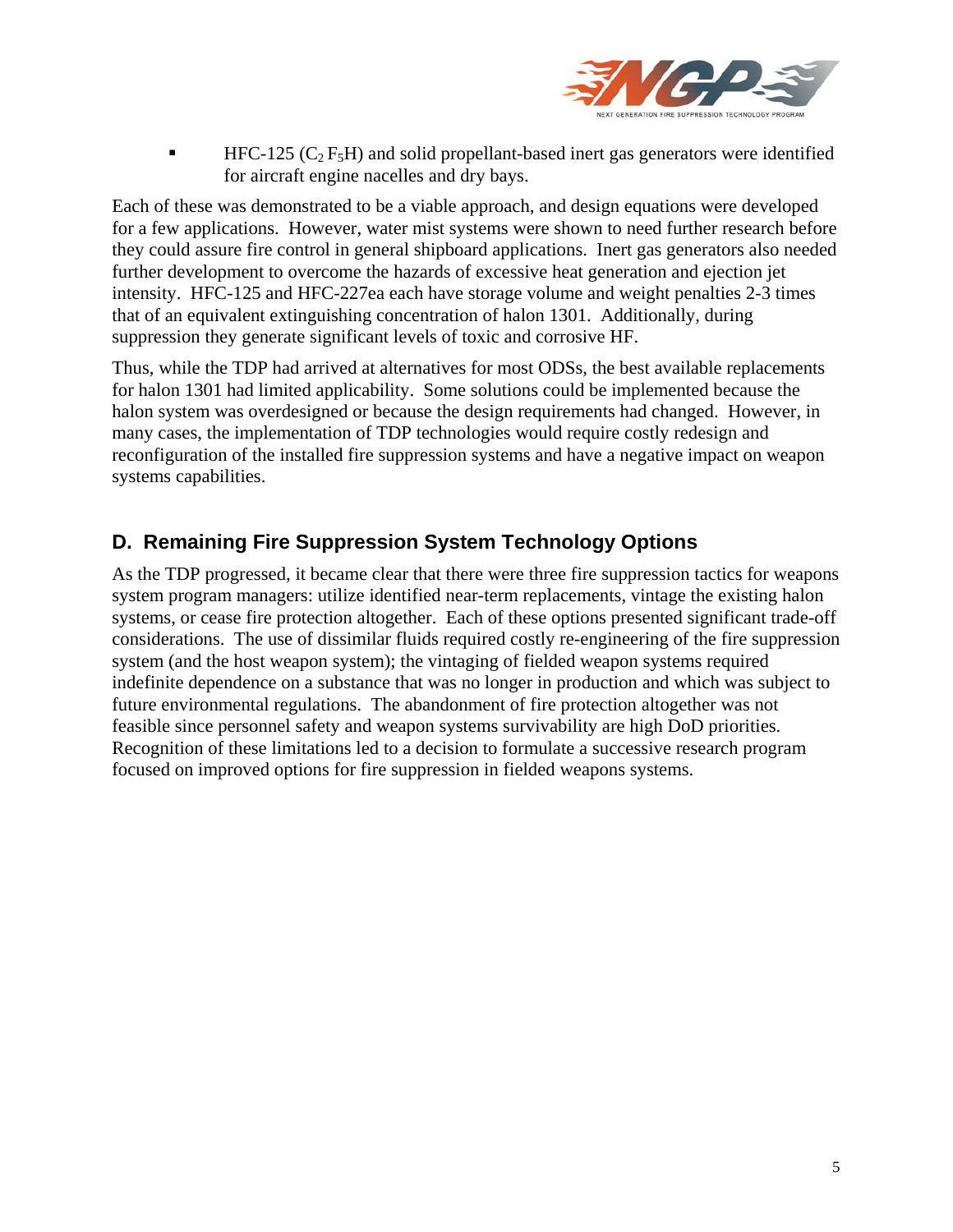

# **III. The Next Generation Fire Suppression Technology Program 1996-2000**

# **A. Formulation**

After nearly 3 years in development and review, the NGP was initiated in FY 1997 with the goal to develop and demonstrate, by 2004, retrofitable, economically feasible, environmentally acceptable, and user-safe processes, techniques, and fluids that meet the operational requirements currently satisfied by halon 1301 systems in aircraft, ships, land combat vehicles, and critical mission support facilities. The results would be specifically applicable to fielded weapon systems and would provide fire suppression technologies for preserving both life and operational assets. Successful completion of the NGP would eliminate DoD dependence on a substance no longer in national production and minimize any readiness impacts that could result if halon 1301 use restrictions were imposed in the future.

The new fire suppression technologies would be of low mass and volume and compatible with the host weapons system design. Successful candidates would also perform satisfactorily in a wide variety of tests for fire suppression efficiency, reignition quenching, ODP, global warming potential (GWP), atmospheric lifetime, suppressant residue level, electrical conductivity, corrosivity to metals, polymeric materials compatibility, stability under long-term storage, toxicity of the chemical and its combustion and decomposition products, speed of dispersion, and safety and occupational health requirements.

The research approach, developed by government, industry and academic experts, was organized into 6 Technical Thrusts and 24 Research Elements. The Research Elements, listed here, are described more fully in Appendix B of the 1996 Strategy Document.

- **1. Risk Assessment and Selection Methodology** develops a process for research program managers to choose among alternative technologies for each application by applying modern decision-making techniques.
	- A. Development of Model Fires from DoD Fire Data
	- B. Ullage Inerting In-Flight Data Collection
	- C. Relative Benefit Assessment of Fire Protection System Changes
- **2. Fire Suppression Principles** establish the mechanisms of flame extinguishment using detailed experimental studies and computational models, leading to new approaches for fire control.
	- A. Mechanisms of Ultra-High Efficiency Chemical Suppressants
	- B. Suppression Dynamics of Fine Droplets and Particles
	- C. Stabilization of Flames
	- D. Explosion Inhibition Processes
- **3. Technology Testing Methodologies** select, adapt, and develop test methods and instrumentation to obtain data on the effectiveness, toxicity, environmental impact, and materials compatibility of new suppressants and their principal degradation products during the fire extinguishment process.

A. Suppression System Effectiveness Screening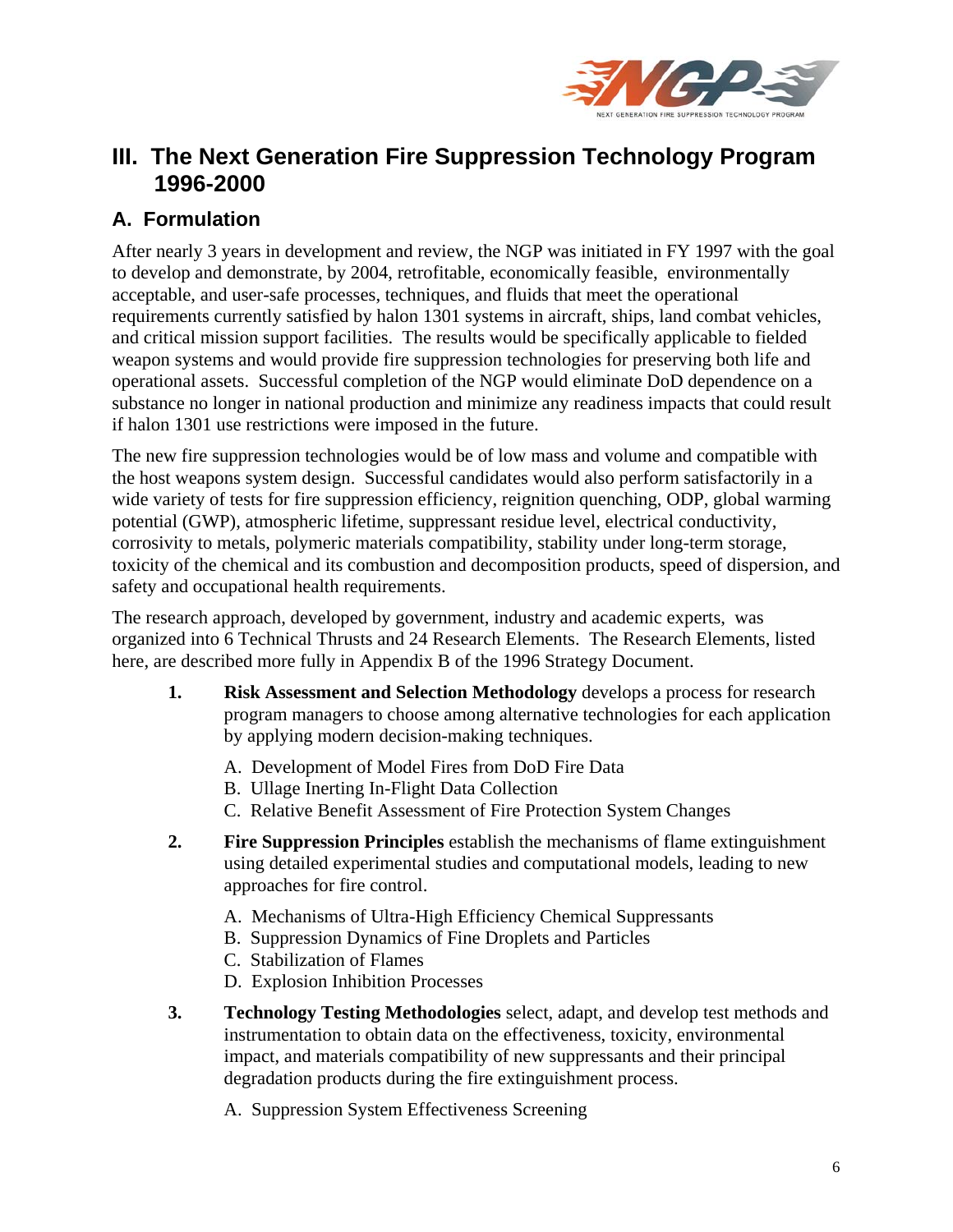

- B. Agent Compatibility With People, Materials and the Environment
- C. Instrumentation for Gaseous Fuels, Oxygen, and Suppressant Concentration Measurements During Suppression of Flames and Explosions
- **4. New Suppression Concepts** define new ideas in processes, techniques, and fluids for fire suppression based on chemical and physical principles.
	- A. Powder-Matrix Systems
	- B. Evaluation of Highly Effective Chemical Suppressants
	- C. Super-Effective Thermal Suppressants
	- **D.** New and More Effective Fire Suppression Technologies that are Presently Conceptual
- **5. Emerging Technology Advancement** accelerates to maturity a variety of processes, techniques, and fluids that are currently under development.
	- A. Liquid Mist Systems
	- B. Advanced Flame Arresting Foams for Fuel Tank Inerting
	- C. Active Suppression for Fuel Tank Explosions
	- D. Advanced Propellant/Additive Development for Gas Generators
	- E. Enhanced Powder Panels
- **6. Suppression Optimization** develops the knowledge to obtain the highest efficiency of each candidate technology.
	- A. Fire Suppressant Dynamics in the Fire Compartment
	- B. Suppressant Flow Through Piping
	- C. Mechanism of Unwanted Accelerated Burning
	- D. Development and Evaluation of Automatically Actuating Pre-Dispersed Agent Storage Containers
	- E. Full-Scale Optimization of Advanced Fire Suppression Technologies

The planned funding for the NGP was estimated to be \$46.2 M over 8 years. Support was to come from the DoD Strategic Environmental Research and Development Program (SERDP), the Military Department Science and Technology Programs, and cost sharing from the participating laboratories.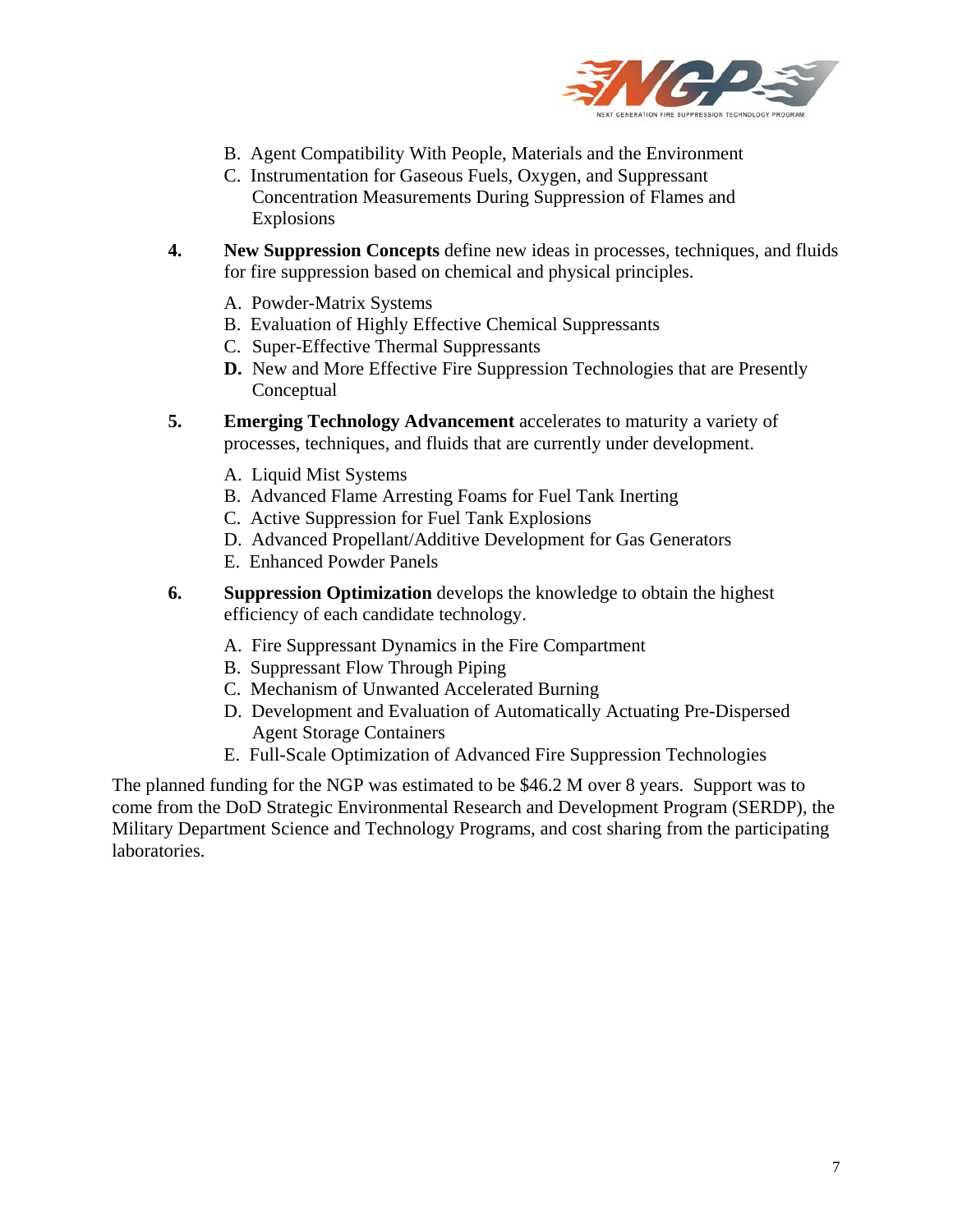

The major milestones for the NGP were:

- Description and tabulation of the broad classes of model fires to be suppressed by the end of FY 1998.
- Implementation of improved laboratory-scale test methods for measuring the performance, compatibility, and degradation of new suppressants during the fire extinguishment process during FY 1998-1999.
- Selection for further R&D of the first set of new technologies resulting from a broad public solicitation of ideas by the end of FY 1999.
- Completion of a core methodology for DoD program executives/managers to evaluate the impact of selecting alternative fire suppression systems on each weapons system by the end of FY 2001.
- Demonstration of a suite of computer models of the fire suppression processes for creating new suppression approaches and optimizing current ones (based on specific critical physical and chemical principles) by the end of FY 2001.
- Identification of next-generation mist, inert gas generator, and powder technologies by the end of FY 2001.
- Establishment of engineering models for an array of techniques to optimize the use of next-generation fire suppression technologies by the end of FY 2004.
- Demonstration of the effectiveness of a wide variety of new technologies and/or techniques over the period FY 1999-2004.

The NGP technology development process was considered to be complete when the generic technical know-how existed to design cost-effective alternatives to halon 1301 systems.

### **B. Operation**

In 1996, Dr. Richard G. Gann of the National Institute of Standards and Technology was appointed as Technical Program Manager. The following were appointed as members of the Technical Coordinating Committee:

Mr. Michael J. Bennett, AFRL Dr. William L. Grosshandler, NIST Dr. Andrzej W. Miziolek, ARL Dr. Ronald S. Sheinson, NRL

In 1998, Mr. Martin L. Lentz of AFRL replaced Mr. Bennett, and in 1998, Mr. E. Lawrence Ash of NAVAIR was added to the TCC.

The HASG provided program oversight to the NGP. It met annually to review program progress, coordinated the recommended next-year program and solicitations for new proposals, and forwarded the proposed program and solicitations to SERDP for funding consideration. In addition to the Chair and Vice-chairs listed above, the HASG included members from: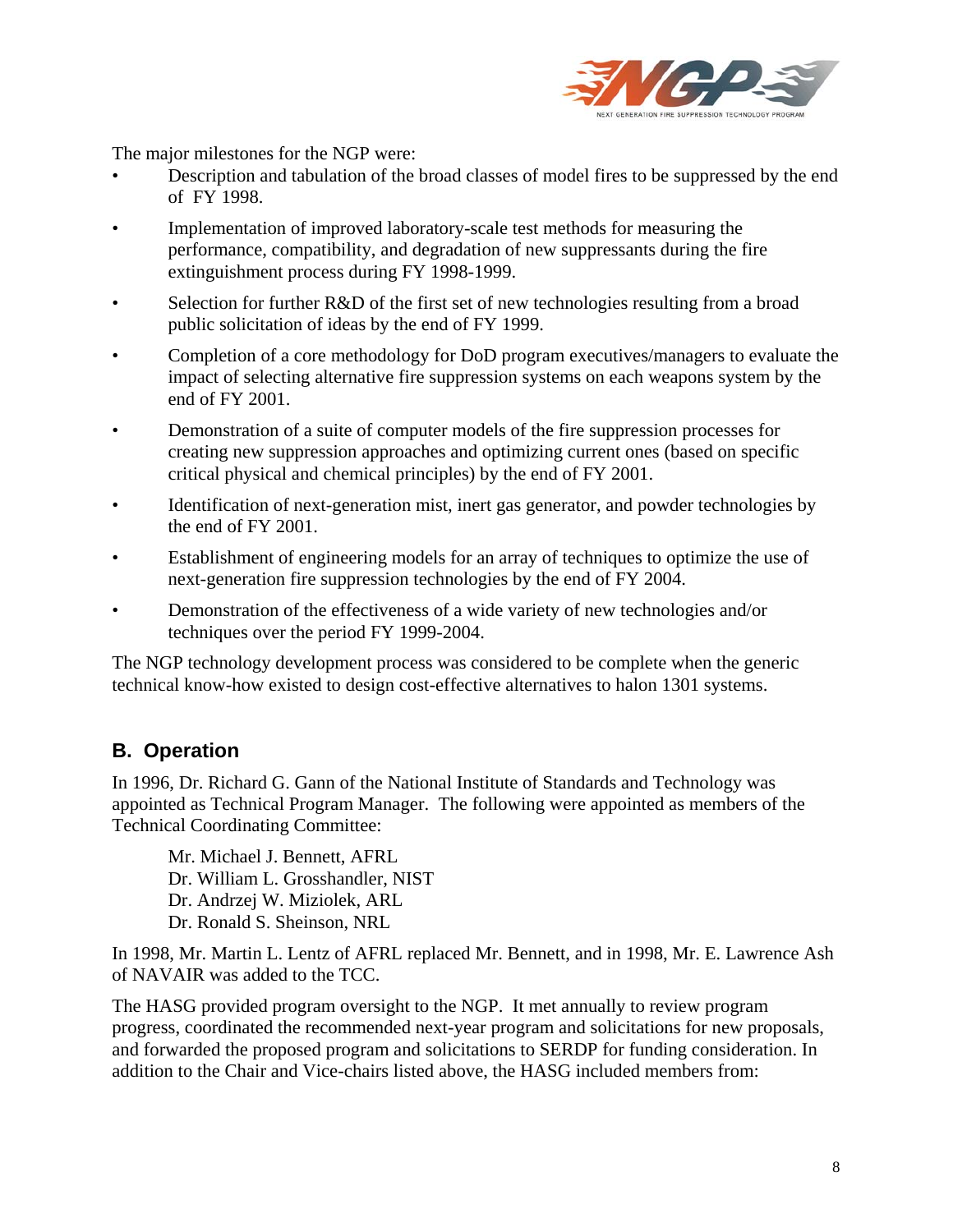

- the Office of the Deputy Under Secretary of Defense for Environmental Security
- the Military Departments
- DoD Agencies
- liaison personnel from other Federal agencies.

Gamboa International Corporation continued to provide the HASG Secretariat and was selected to serve as the NGP Program Support Office.

Each year, the topics for new research were selected by the TCC, with review from the HASG, and SERDP. Proposals were solicited broadly from government laboratories, academia and the private sector. The proposals were peer reviewed, with the TCC formulating a program for approval by HASG and SERDP.

Communication among the research team members was enhanced by an annual autumn introduction session, an annual NGP research meeting, and extensive participation in the annual Halon Options Technical Working Conference. All NGP reports and publications are posted on an NGP web site, www.dtic.mil/ngp.

### **C. Evolution of NGP Funding**

NGP research began as planned in the start-up year of FY1997, with funding from SERDP and cost sharing from the participating laboratories. A successful solicitation for a full slate of projects for FY1998 was completed. However, while the Army applied some funds to the FY1997 and FY1998 program, it became clear that full funding from the three Military Department Science and Technology Programs would not be forthcoming. As an interim consequence, the NGP goal was extended to FY2005, and a number of projects that had been approved to begin in FY1998 were deferred to future years.

Further solicitations for proposals were conducted for FY1999 and FY2000. No funding from the three Military Department Science and Technology Programs materialized. Thus, a number of approved projects were again deferred.

#### **D. Environmental Developments**

The international community responded dramatically to the potential for severe environmental hazard from depletion of the earth's ozone layer. Replacements for refrigerants and solvents were identified and implemented. The use of the halon fire suppressants was greatly reduced by a number of measures:

- implementing the use of alternative agents for those applications where commercial chemicals were feasible,
- eliminating fire protection altogether in some applications,
- using non-ozone-depleting chemicals for fire fighting training, for certifying halon systems, etc.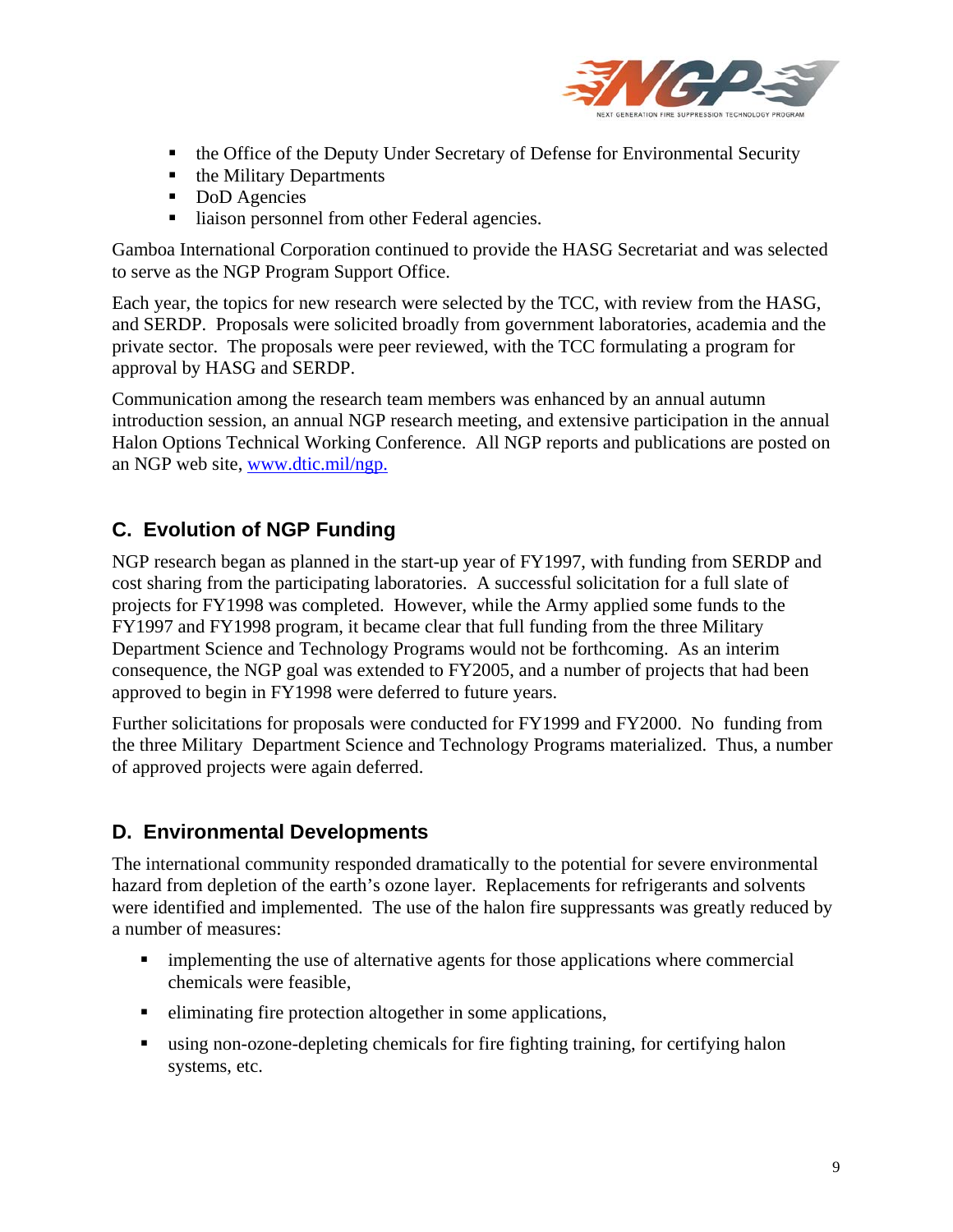

In 1994, the UNEP announced that just after the turn of the century, the mass of chlorine and bromine (and the accompanying ozone depletion) in the stratosphere would have peaked and would begin to diminish. Their report also identified four principal actions that would speed this decrease. The second most effective of these was the non-release of all halons currently in existing equipment. This was a clear signal to the fire protection community that the world was watching the effort to identify and implement alternatives to the halons and that an accelerated phase-out was a clear possibility. In related activity, research was underway to develop processes for the economical conversion of the halogenated hydrocarbons into other useful chemicals.

As the ozone depletion threat was being successfully addressed, worldwide concerns over global warming continued to rise. These culminated in the drafting of the Kyoto Accords late in 1997. While these have not yet been universally accepted and while no action plans for reducing greenhouse emissions have been implemented, this document makes it essential that current and future chemicals be examined for their absorption of infrared solar radiation.

The reality of both stratospheric and tropospheric impact of released chemicals led to the general recognition of atmospheric lifetime as a principal property for consideration in the development of alternatives. Focusing on chemicals that did not persist in the environment would provide some assurance that they would not be major factors in ODP, GWP, and any future deleterious environmental effects.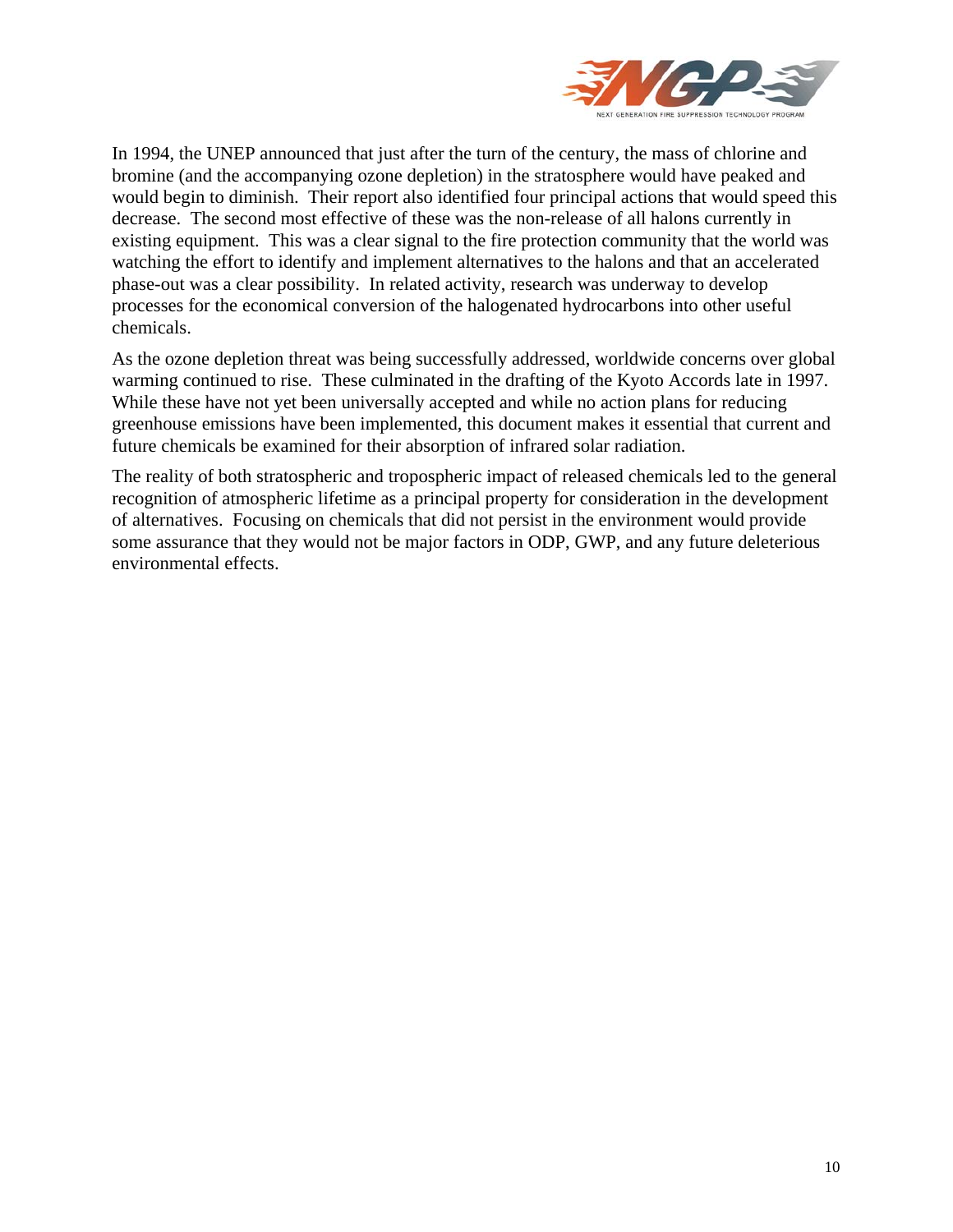

# **IV. NGP Program and Technical Progress**

NGP research has been highly successful in providing both necessary understanding of fire suppression and direction for new processes, techniques and fluids. As the work progressed, the research has coalesced into 6 technical areas:

- New Flame Suppression Chemistry
- Suppressant Screening Tests
- New and Improved Aerosol and Powder Suppressants
- Viability of New Suppression Technologies
- Better Suppressant Delivery
- Fuel Tank Inertion

Table 1 shows a listing of the project titles. A crosswalk with the original Thrusts and Research Elements can be discerned from the project numbers. These have the code: AB/C/xxx, where A is the Thrust number, B is the Research Element letter, C is the sequential number of project under that Research Element, and xxx are the last numbers of the fiscal years that the project was supported.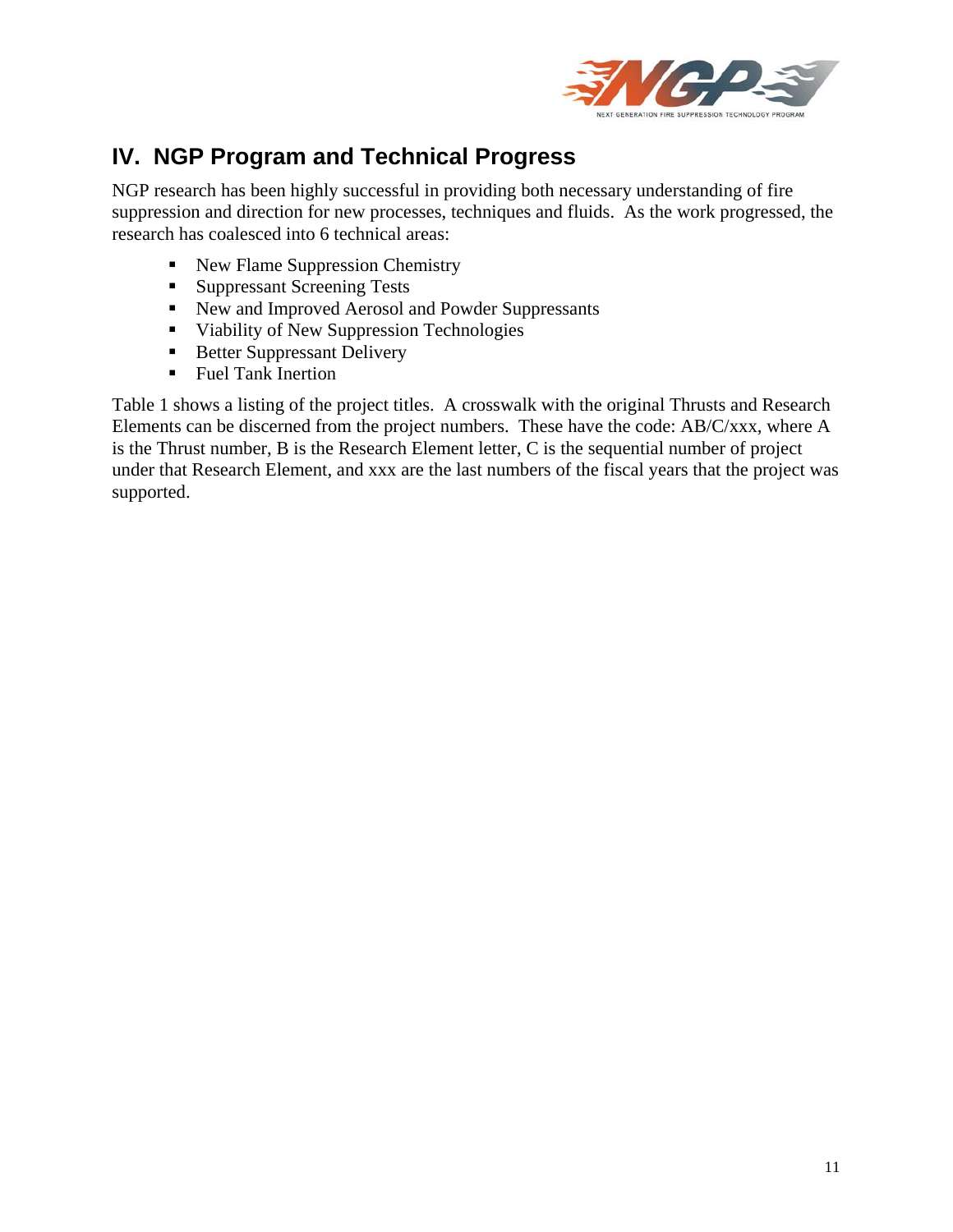

# **Table 1. NGP Project Titles and Investigators**

| 1A/1/78.   | DEVELOPMENT OF MODEL FIRES FOR FIRE SUPPRESSION RESEARCH |                                                                              |  |
|------------|----------------------------------------------------------|------------------------------------------------------------------------------|--|
|            | <b>Principal Investigator:</b>                           | Anthony Finnerty, ARL                                                        |  |
|            | <b>Associate Investigators:</b>                          | James Tucker, AFRL and Juan Vitali, ARA; Ronald Sheinson, NRL                |  |
| 1C/1/890.  |                                                          | RELATIVE BENEFIT ASSESSMENT OF FIRE PROTECTION SYSTEM CHANGES                |  |
|            | <b>Principal Investigator:</b>                           | Michael Bennett, Eglin AFB                                                   |  |
|            |                                                          | 2A/1/7890, /2/890. MECHANISMS OF ULTRA-HIGH EFFICIENCY CHEMICAL SUPPRESSANTS |  |
|            | <b>Principal Investigator:</b>                           | Kevin McNesby, ARL                                                           |  |
|            | <b>Associate Investigator:</b>                           | James Fleming, NRL                                                           |  |
| 2B/1/7890. |                                                          | <b>SUPPRESSION EFFECTIVENESS OF AEROSOLS AND PARTICLES</b>                   |  |
|            | <b>Principal Investigator:</b>                           | Ronald Sheinson, NRL                                                         |  |
| 2B/2/89.   | DROPLET INTERACTIONS WITH HOT SURFACES                   |                                                                              |  |
|            | <b>Principal Investigator:</b>                           | Yudaya Sivathanu, En'Urga, Inc.                                              |  |
|            | COR:                                                     | William Grosshandler                                                         |  |
| 2B/3/89.   | <b>SURFACES</b>                                          | <b>TECHNICAL SUPPORT FOR THE STUDY OF DROPLET INTERACTIONS WITH HOT</b>      |  |
|            | <b>Principal Investigator:</b>                           | Jiann Yang, NIST                                                             |  |
| 2C/1/789.  | <b>STABILIZATION OF FLAMES</b>                           |                                                                              |  |
|            | <b>Principal Investigator:</b>                           | Vincent Belovich, AFRL                                                       |  |
| 3A/1/789.  |                                                          | DISPERSED LIQUID AGENT FIRE SUPPRESSION SCREEN                               |  |
|            | <b>Principal Investigator:</b>                           | Jiann Yang, NIST                                                             |  |
| 3A/2/890.  |                                                          | TRANSIENT-APPLICATION-RECIRCULATING-POOL-FIRE AGENT                          |  |
|            | <b>EFFECTIVENESS SCREEN</b>                              |                                                                              |  |
|            | <b>Principal Investigator:</b>                           | William Grosshandler, NIST                                                   |  |
| 3B/1/89.   |                                                          | <b>TOXICOLOGICAL ASSESSMENT OF HUMAN HEALTH CONSEQUENCES</b>                 |  |
|            |                                                          | ASSOCIATED WITH INHALATION OF HALON REPLACEMENT CHEMICALS                    |  |
|            | <b>Principal Investigator:</b>                           | Darol Dodd, AFRL                                                             |  |
| 3B/2/8.    |                                                          | AGENT COMPATIBILITY WITH PEOPLE, MATERIALS AND THE ENVIRONMENT               |  |
|            | Principal Investigators: Marc Nyden, NIST                |                                                                              |  |
|            |                                                          | Stephanie Skaggs, Universal Technical Services                               |  |
| 3C/1/789.  |                                                          | LASER-BASED INSTRUMENTATION FOR REAL-TIME, IN-SITU MEASUREMENTS              |  |
|            |                                                          | OF COMBUSTIBLE GASES, COMBUSTION BY-PRODUCTS, AND SUPPRESSANT                |  |
|            | <b>CONCENTRATIONS</b><br><b>Principal investigator:</b>  | Kevin McNesby, ARL                                                           |  |
| 3C/2/890.  |                                                          | <b>FAST RESPONSE SPECIES CHARACTERIZATION DURING FLAME SUPPRESSION</b>       |  |
|            | <b>Principal Investigator:</b>                           | George Mulholland, NIST                                                      |  |

\_\_\_\_\_\_\_\_\_\_\_\_\_\_\_\_\_\_\_\_\_\_\_\_\_\_\_\_\_\_\_\_\_\_\_\_\_\_\_\_\_\_\_\_\_\_\_\_\_\_\_\_\_\_\_\_\_\_\_\_\_\_\_\_\_\_\_\_\_\_\_\_\_\_\_\_\_\_\_\_\_\_\_\_\_\_\_\_\_\_\_\_\_\_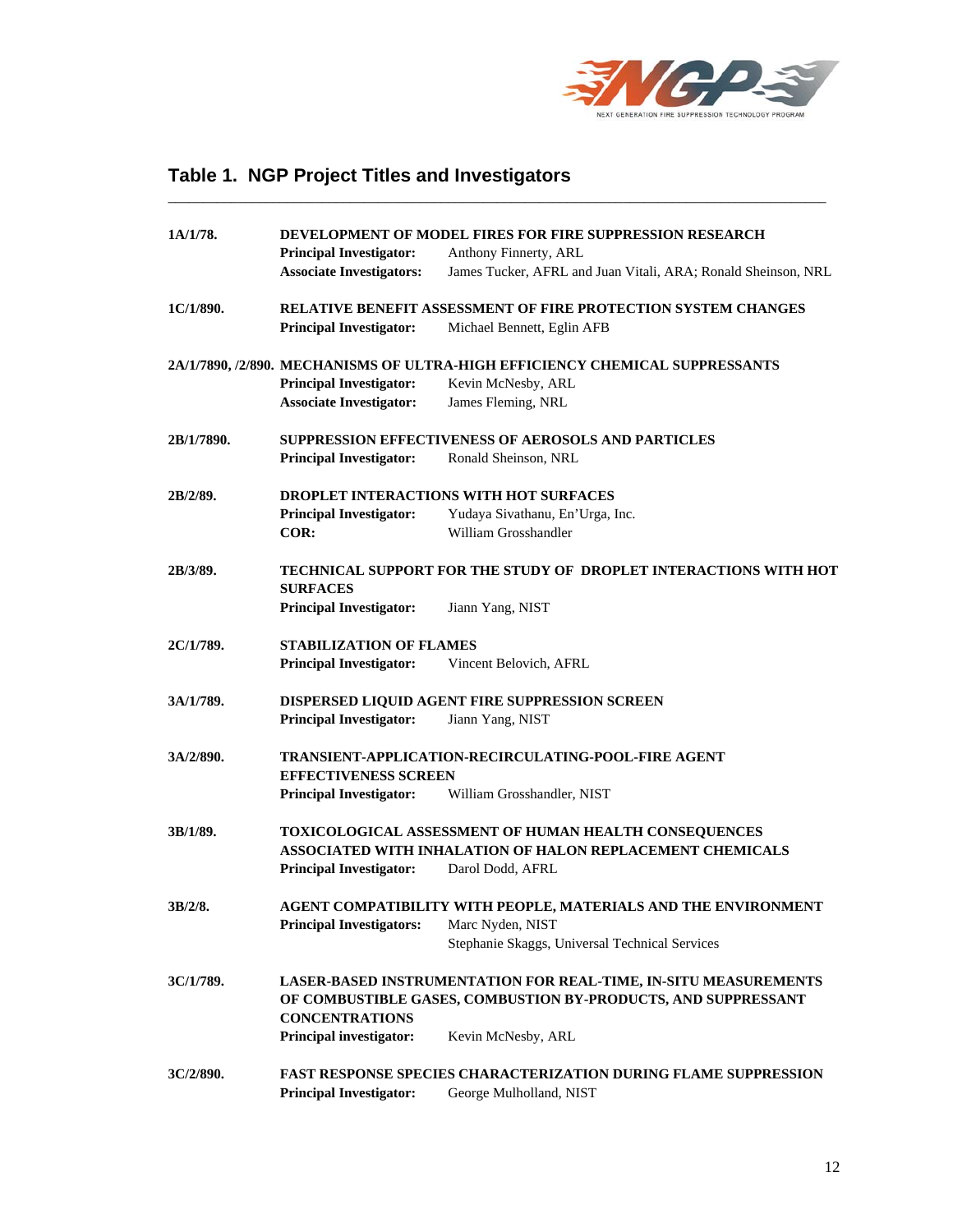

| 4A/1/89.       | <b>POWDER-MATRIX SYSTEMS</b>                                                         |                                                                             |  |  |  |
|----------------|--------------------------------------------------------------------------------------|-----------------------------------------------------------------------------|--|--|--|
|                | <b>Principal Investigators:</b>                                                      | Gregory Linteris, NIST                                                      |  |  |  |
| 4B/1/8.        |                                                                                      | <b>TROPODEGRADABLE BROMOCARBON EXTINGUISHANTS</b>                           |  |  |  |
|                | <b>Principal Investigator:</b>                                                       | J. Douglas Mather, NMERI                                                    |  |  |  |
|                | COR:                                                                                 | <b>Ronald Sheinson</b>                                                      |  |  |  |
| 4B/2/8,4D/3/7. |                                                                                      | <b>FLAME INHIBITION BY PHOSPHORUS-CONTAINING COMPOUNDS</b>                  |  |  |  |
|                | <b>Principal Investigator:</b>                                                       | Elizabeth M. Fisher, Cornell University                                     |  |  |  |
|                | COR:                                                                                 | Andrzej Miziolek, ARL                                                       |  |  |  |
| 4B/3/890.      |                                                                                      | <b>ENVIRONMENTAL IMPACT OF NEW CHEMICAL AGENTS FOR FIRE</b>                 |  |  |  |
|                | <b>SUPPRESSION</b>                                                                   |                                                                             |  |  |  |
|                | <b>Principal Investigators:</b>                                                      | Robert Huie, NIST, and Andrzej Miziolek, ARL                                |  |  |  |
| 4B/4/0.        | MATERIALS COMPATIBILITY WITH CF <sub>3</sub> I                                       | PERFORMANCE DATA ON COLD TEMPERATURE DISPERSION OF CF <sub>3</sub> I AND ON |  |  |  |
|                | <b>Principal Investigator:</b>                                                       | Jiann Yang, NIST                                                            |  |  |  |
| 4B/5/0.        | ASSESSMENT OF COMPLETENESS OF SEARCH FOR ALTERNATIVE<br><b>SUPPRESSANT CHEMICALS</b> |                                                                             |  |  |  |
|                | <b>Principal Investigator:</b>                                                       | Richard G. Gann, NIST                                                       |  |  |  |
|                |                                                                                      |                                                                             |  |  |  |
| 4C/1/890.      |                                                                                      | <b>SUPER-EFFECTIVE THERMAL SUPPRESSANTS</b>                                 |  |  |  |
|                | <b>Principal Investigator:</b>                                                       | William M. Pitts, NIST                                                      |  |  |  |
| 4D/1/7.        |                                                                                      | <b>ELECTRICALLY CHARGED WATER MISTS FOR EXTINGUISHING FIRES</b>             |  |  |  |
|                | <b>Principal Investigator:</b>                                                       | Charles H. Berman, Titan Corp.                                              |  |  |  |
|                | COR:                                                                                 | Ronald Sheinson, NRL                                                        |  |  |  |
| 4D/2/7.        |                                                                                      | <b>IDENTIFICATION AND PROOF TESTING OF NEW TOTAL FLOODING AGENTS</b>        |  |  |  |
|                | <b>Principal Investigator:</b>                                                       | Robert E. Tapscott, NMERI                                                   |  |  |  |
|                | COR:                                                                                 | Andrzej Miziolek, ARL                                                       |  |  |  |
| 4D/4/7.        |                                                                                      | DEVELOPMENT OF A SELF ATOMIZING FORM OF WATER                               |  |  |  |
|                | <b>Principal Investigator:</b>                                                       | Richard K. Lyon, EER, Inc.                                                  |  |  |  |
|                | COR:                                                                                 | William Grosshandler, NIST                                                  |  |  |  |
| 4D/5/8.        |                                                                                      | <b>MAIN GROUP COMPOUNDS AS EXTINGUISHANTS</b>                               |  |  |  |
|                | <b>Principal Investigator:</b>                                                       | J. Douglas Mather, NMERI                                                    |  |  |  |
|                | COR:                                                                                 | Ronald Sheinson, NRL                                                        |  |  |  |
| 4D/6/8.        |                                                                                      | DUAL AGENT APPROACH TO CREW COMPARTMENT EXPLOSION SUPPRESSION               |  |  |  |
|                | <b>Principal Investigator:</b>                                                       | Douglas Dierdorf, ARA Corp.                                                 |  |  |  |
|                | COR:                                                                                 | Andrzej Miziolek, ARL                                                       |  |  |  |
| 4D/7/8.        |                                                                                      | <b>DENDRITIC POLYMERS AS FIRE SUPPRESSANTS</b>                              |  |  |  |
|                | <b>Principal Investigator:</b>                                                       | Nora Beck Tan, ARL                                                          |  |  |  |
|                |                                                                                      |                                                                             |  |  |  |
| 4D/13.         | <b>Principal Investigator:</b>                                                       | EFFECTIVE, NON-TOXIC METALLIC FIRE SUPPRESSANTS<br>Gregory Linteris, NIST   |  |  |  |
|                |                                                                                      |                                                                             |  |  |  |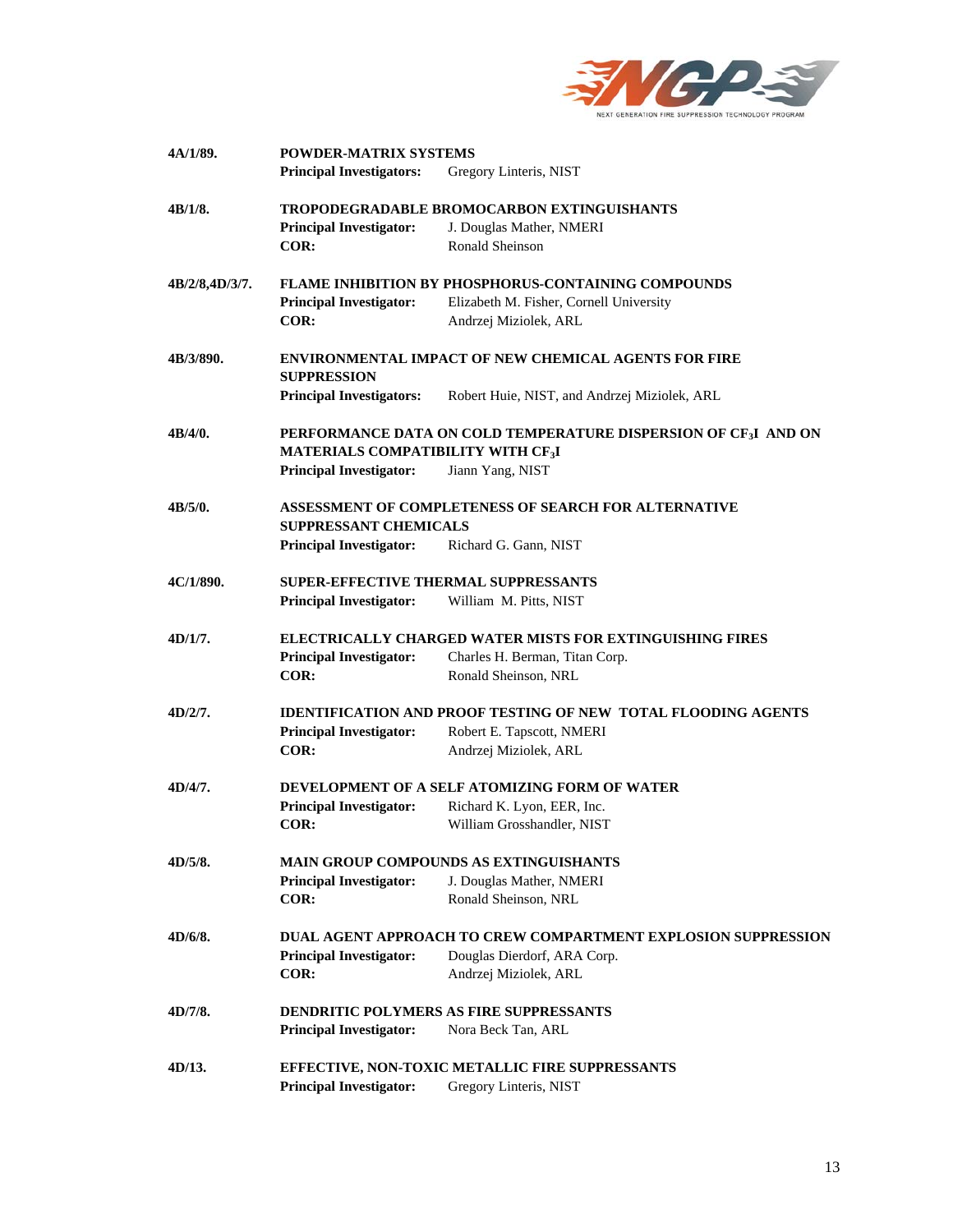

| 4D/14.   | FLUOROALKYL PHOSPHOROUS COMPOUNDS                              |                                                   |  |  |  |
|----------|----------------------------------------------------------------|---------------------------------------------------|--|--|--|
|          | <b>Principal Investigator:</b>                                 | Robert Tapscott, NMERI                            |  |  |  |
| 4D/15/0. | <b>TROPODEGRADABLE BROMOCARBON EXTINGUISHANTS II</b>           |                                                   |  |  |  |
|          | <b>Principal Investigator:</b>                                 | J. Douglas Mather, NMERI                          |  |  |  |
|          | COR:                                                           | Ronald Sheinson, NRL                              |  |  |  |
| 4D/17/0. | A METHOD FOR EXTINGUISHING ENGINE NACELLE FIRES BY USE OF      |                                                   |  |  |  |
|          | <b>INTUMESCENT COATINGS</b>                                    |                                                   |  |  |  |
|          | <b>Principal Investigator:</b>                                 | Ginger Bennett, Booz-Allen                        |  |  |  |
|          | COR:                                                           | Martin Lentz, Eglin AFB                           |  |  |  |
| 5A/1/0.  | PARAMETRIC INVESTIGATION OF DROPLET ATOMIZATION AND DISPERSION |                                                   |  |  |  |
|          | OF LIQUID FIRE SUPPRESSANTS                                    |                                                   |  |  |  |
|          | <b>Principal Investigator:</b>                                 | Cary Presser, NIST                                |  |  |  |
| 5C/1/9.  | <b>ACTIVE SUPPRESSION FOR FUEL TANK EXPLOSIONS</b>             |                                                   |  |  |  |
|          | <b>Principal Investigator:</b>                                 | Leonard Truett, Eglin AFB                         |  |  |  |
| 5D/1/90. | ADVANCED PROPELLANT/ADDITIVE DEVELOPMENT FOR GAS GENERATORS    |                                                   |  |  |  |
|          | <b>Principal Investigator:</b>                                 | Gary Holland, Primex Aerospace                    |  |  |  |
|          | <b>Associate Investigator:</b>                                 | Russell Reed, NAWC-WPNS                           |  |  |  |
|          | COR:                                                           | Lawrence Ash, NAVAIR                              |  |  |  |
| 5E/1.    | <b>ENHANCED POWDER PANELS</b>                                  |                                                   |  |  |  |
|          | <b>Principal Investigator:</b>                                 | John Vice, Skyward, Inc.                          |  |  |  |
|          | COR:                                                           | Marty Lentz, Eglin AFB                            |  |  |  |
| 6A/1/0.  |                                                                | FIRE SUPPRESSANT DYNAMICS IN THE FIRE COMPARTMENT |  |  |  |
|          | Principal Investigator: David Keyser and Lawrence Ash, NAVAIR  |                                                   |  |  |  |
| 6B/1/89. | <b>SUPPRESSANT FLOW THROUGH PIPING</b>                         |                                                   |  |  |  |
|          | <b>Principal Investigator:</b>                                 | John Chen, Lehigh University                      |  |  |  |
|          | COR:                                                           | William Grosshandler, NIST                        |  |  |  |
| 6C/1.    | MECHANISM OF UNWANTED ACCELERATED BURNING                      |                                                   |  |  |  |
|          | <b>Principal Investigator:</b>                                 | William Pitts, NIST                               |  |  |  |
|          |                                                                |                                                   |  |  |  |

The following is a brief summary of the key NGP research accomplishments to date. For more detail, the reader is referred to the NGP Annual Reports at the NGP web site.

### **A. New Flame Suppression Chemistry**

An economical way to effect retrofit of a fire suppression system would be with a new chemical that performs as well as  $CF_3Br$ , but without the environmental drawback. The NGP is developing both improved understanding to guide the search as well as identifying candidates worthy of further consideration.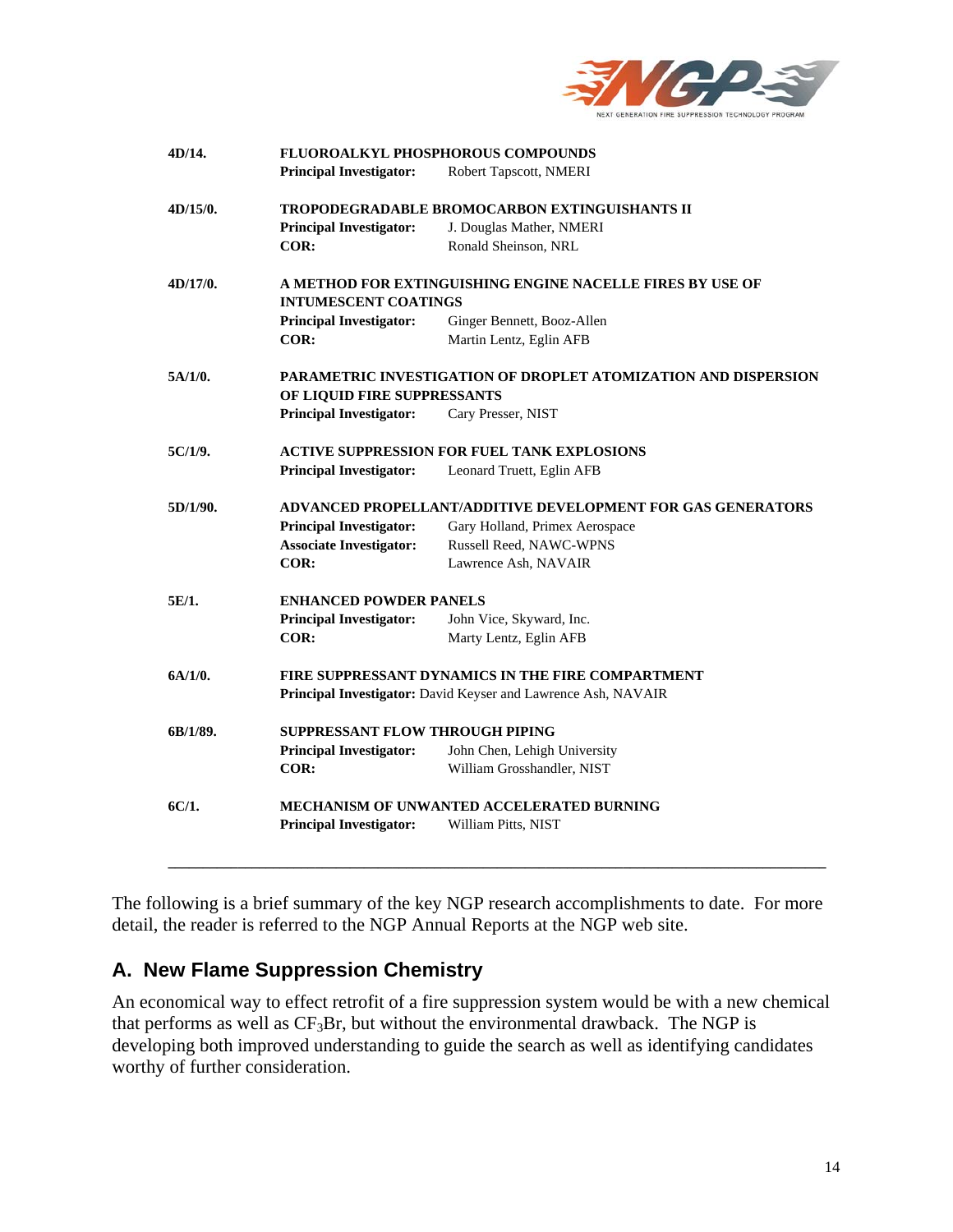

1. Combining findings from current and pre-NGP research, NGP scientists have evolved a model for how fire suppressant additives quench flames. Flame propagation relies on fast reactions of the free radical pool (OH radicals and O and H atoms) with fuel molecules. In uninhibited flames, these three species are in equilibrium with each other, but are well above equilibrium with their surroundings. High efficiency suppressants (e.g., those containing bromine, phosphorous or metal atoms) catalytically reduce the radical pool to a near-equilibrium level. However, the flame can still continue to burn at these lower radical concentrations. Significant thermal mass must also be added to reduce the flame temperature and thus decrease the flame propagation kinetics to non-combustion-sustaining rates. Extinguishing concentrations thus have a lower fundamental limit, perhaps of the order of 1-2 mass percent, regardless of the degree of chemical activity.

2. Using published data, quantitative structure-activity relationships, and laboratory screening tests, NGP chemists have examined families containing thousands of chemicals to identify those with desirable properties: high fire suppression efficiency, short atmospheric lifetime, and low toxicity.

a. Compounds with a bromine atom and a tropospherically reactive chemical feature should manifest high flame suppression efficiency and low atmospheric lifetime. Eight bromofluoroalkenes have calculated atmospheric lifetimes of the order of a week and measured extinguishment concentrations not far from that of  $CF_3Br$ . Inhalation toxicity screening data, conducted by the Advanced Agent Working Group, indicates that 4 of these show no aftereffects in rats from a 15-minute exposure to 5 volume percent. An additional 8 bromofluoroamines also appear promising.

b. The phosphorus atom is effective in flame retardancy and phosphorus-containing chemicals (PCCs) should have low environmental effect. NGP research indicates that most PCCs should show high flame suppression effectiveness, largely determined by phosphorus loading, so candidates can be selected on the basis of physical or toxicological properties.

c. Examination of over 1500 thermal agents identified about 25 compounds which might be suitable fire fighting agents, some of which are already in use. A variety of families including ethers, furans, amines, and straight-chain hydrocarbons are represented, almost all highly fluorinated. In particular,  $C_4F_9OCH_3$  (HFE-7100), already approved by EPA as a solvent, shows promise. Calculations indicate it is environmentally benign. Using the Dispersed Liquid Agent Screen (see Screening Tests below), the extinguishing (molar) concentration of the aerosol was determined to be half that of halon 1301 gas.

d. To enable quantification of this aerosol evaporation effect, NGP research has developed two devices (an electrostatic atomization system and an inductively coupled plasma nebulizer) for seeding the air streams of laboratory burners with fine droplets of controlled dimension. The ability to vary the droplet size makes it possible to study both chemical effects, after droplet vaporization, and the physical effects of the droplets.

e. Previous research had shown that  $Fe(CO)_5$  is a near ideal flame radical reducer, but is highly toxic. Ferrocene, a decidedly less toxic iron-containing compound, produced nearly identical results, indicating that the binding state of the iron does not alter the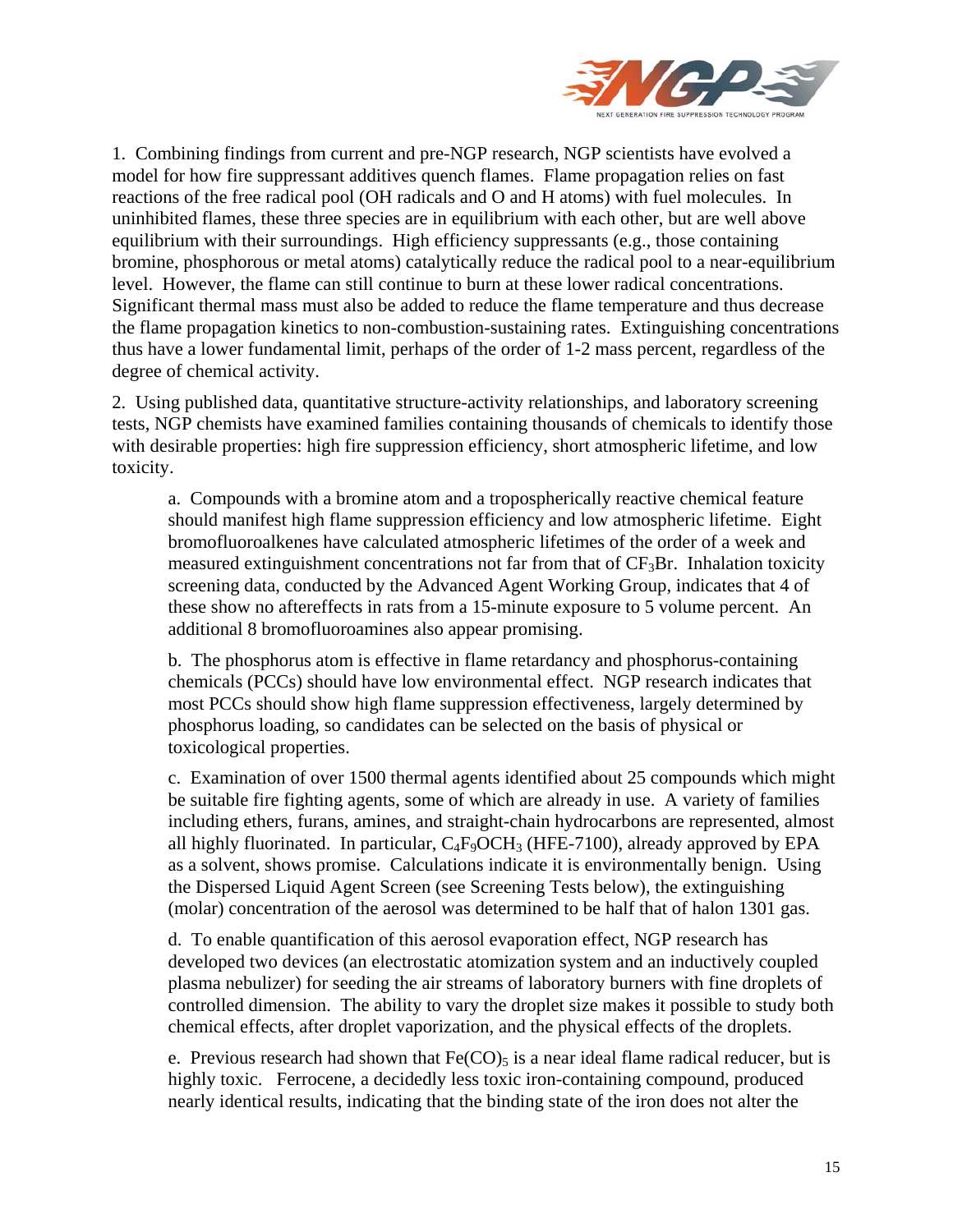

flame suppression behavior. Thus, future examination of iron compounds can focus on their toxicity and their physical properties.

f.. A flame quenching mechanism for manganese-containing compounds was developed. It showed that these known combustion modifiers operate chemically like iron-containing compounds.

# **B. Suppressant Screening Tests**

Of the large number of chemicals to be considered in the search for replacement suppressants, many can be discarded based on available information. For the rest, screening tools are needed to identify those relatively few agents that should be investigated aggressively. A set of accurate screens that are quick, inexpensive, and require little agent will be completed in calendar 2000.

1. A measure of fire suppression efficiency for high volatility (gaseous) and low volatility (liquid) fluids is mandatory. The NGP has developed the first bench-scale suppression screen for comparing the flame extinction performance of both gases and liquids and can do adapted for powders. The Dispersed Liquid Agent Screen (DLAS) is now in steady use both to obtain suppression efficiency data on candidate suppressant fluids and as a research tool. Fabrication drawings and an operations manual have been prepared for distribution to interested laboratories.

2. A second NGP apparatus can screen the effectiveness of a short burst of suppressant (such as would emerge from a solid propellant gas generator, SPGG), both in quenching open flames and those stabilized behind an obstruction. Preliminary tests with an SPGG injection system have been successful.

3. The NGP has produced a hierarchical roadmap through the maze of properties involved in screening for toxicity, with storage container and weapons systems materials, and with the environment. It also identifies the best screening tests for the key properties.

4. The NGP sponsored completion of a physiologically based pharmacokinetic (PBPK) model of a human system that incorporates a breath-by-breath description of respiration and follows the inhaled suppressant to the bloodstream. Developed for halocarbons, the model can be extended to other suppressants with diverse toxic effects.

5. Computational screening capacity tool for a suppressant's atmospheric lifetime is continuing and has been validated for halomethanes. Calculations for fluoroethanes and the ethers derived from them have reproduced the experimental trends.

#### **C. New and Improved Aerosol and Powder Suppressants**

For some applications, clean (volatile) suppressants are not essential. To this end, fine water mist and efficient powders have been the subjects of real-scale testing; however, the approaches to date have not met with universal success. As with gaseous and vapor suppressants, NGP research is directed at finding new approaches to condensed phase candidates and ways to improve the use of current suppressants.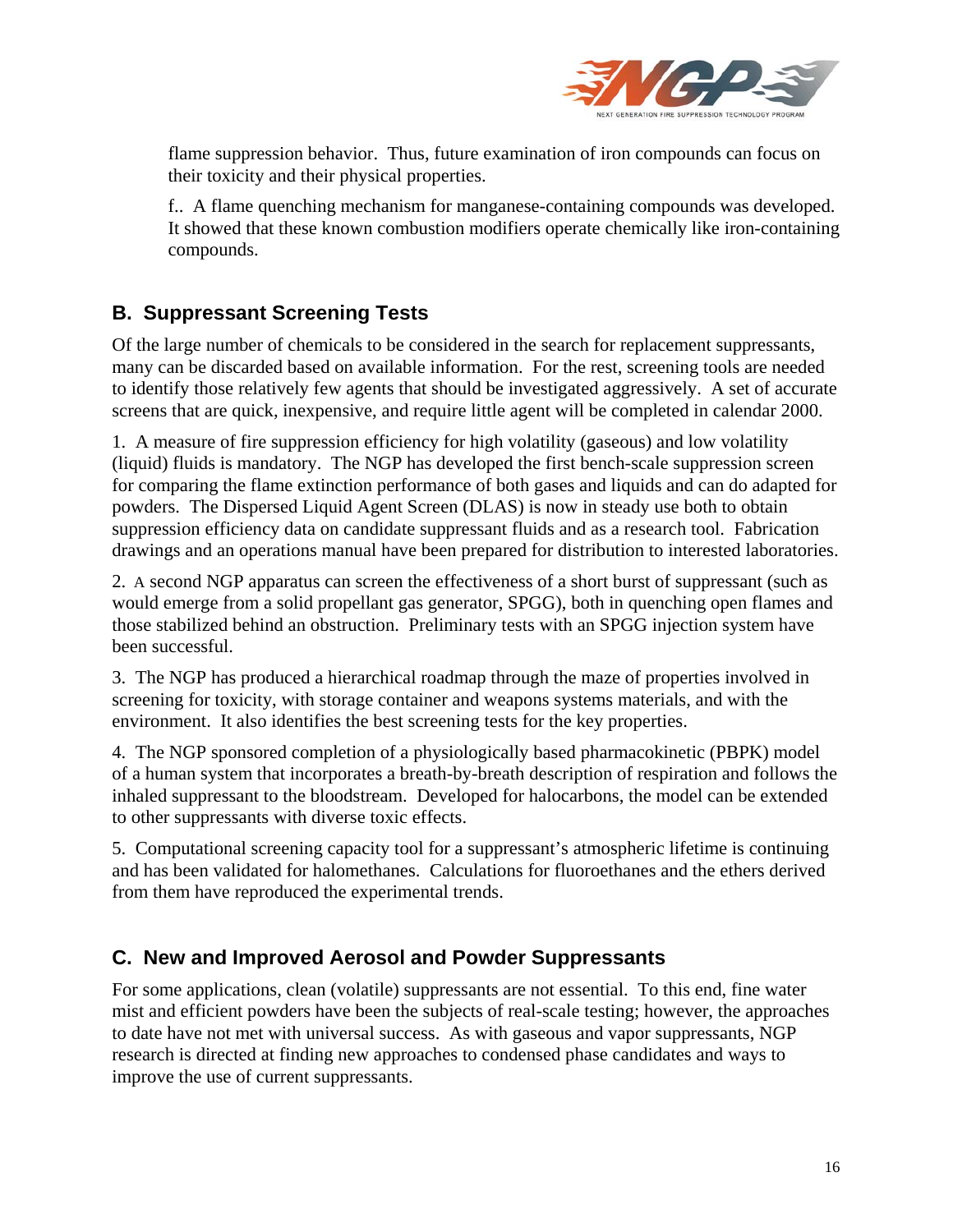

1. Sodium and potassium bicarbonate powders are more efficient fire suppressants than halon 1301 on a mass basis. However, once released these powders obscure vision and are corrosive to some surface materials, such as aluminum. Thus alternative approaches are needed.

a. The alkali metal atoms released when sodium or potassium bicarbonate powders decompose in a flame tie up the reactive flame radicals. The surface area of the particles controls the rate of release of these species into the flame. The powder particle size and density dictate how closely the particles follow the flame gas velocity streamlines and thus how efficiently the particles reach the flames.

b. It is possible to store a practical mass of a highly efficient, but otherwise undesirable (e.g., toxic) chemical on an inert particle and transport it safely to the fire. As much as 200 weight percent of Fe(CO)<sub>5</sub> can be absorbed into aerogels; and at 250 °C a large fraction is desorbed. The speed of agent liberation is being determined. Pyrophoric chemicals, such as  $Fe(CO)_5$ , are not appropriate for this type of transport, as they can react with water adsorbed on the host.

2. Nearly all suppressant fluids emerge from pressurized storage containers as liquids along with a gaseous component. The properties of the liquid (a) determine its transport effectiveness to the fire, (b) the magnitude of its effect on the flames, (c) its ability to quench condensed fuels, and (d) its impact on preventing reignition. It is not known if the optimal values of these liquid properties are uniform for these four impacts. Consideration of droplet size is especially important. Very fine droplets follow the propellant gas streamlines and thus can flow around obstacles. However, they can evaporate before reaching the flame zone, and their heat of vaporization is not available to cool the flame. Large, high-momentum droplets impact surfaces in their path, reducing their likelihood of reaching the flames. Too large droplets may pass through the flame without fully evaporating. There is thus a premium in knowing and thus specifying the optimal droplet size and velocity ranges.

a. If water droplets can evaporate in or near the flame, water is as effective as halon 1301 on a mass basis. NGP experiments showed that droplets with diameters under about 20  $\mu$ m completely evaporated in passing through the thin flames of laboratory burners, while a significant number of droplets with diameters over about  $30 \mu m$  survived. Calculations verify that water droplets with diameters under about 50  $\mu$ m should evaporate near the flame front.

b. In storage facilities and machinery spaces, the quenching of flame spread over liquid and solid fuels is of concern. Experiments showed that flame spread decreases with the mass of water incident on the surface, with little effect of droplet diameter. However, buoyancy from the hot surface may keep small droplets from reaching the surface.

c. A unique set of computer programs for estimating the thermophysical property data for fluids is now operational. As the NGP examines new fluids, some not commercially available, and as solutions emerge as serious candidates (e.g., aqueous sodium lactate) these estimates will become pivotal.

#### **D. Better Suppressant Delivery**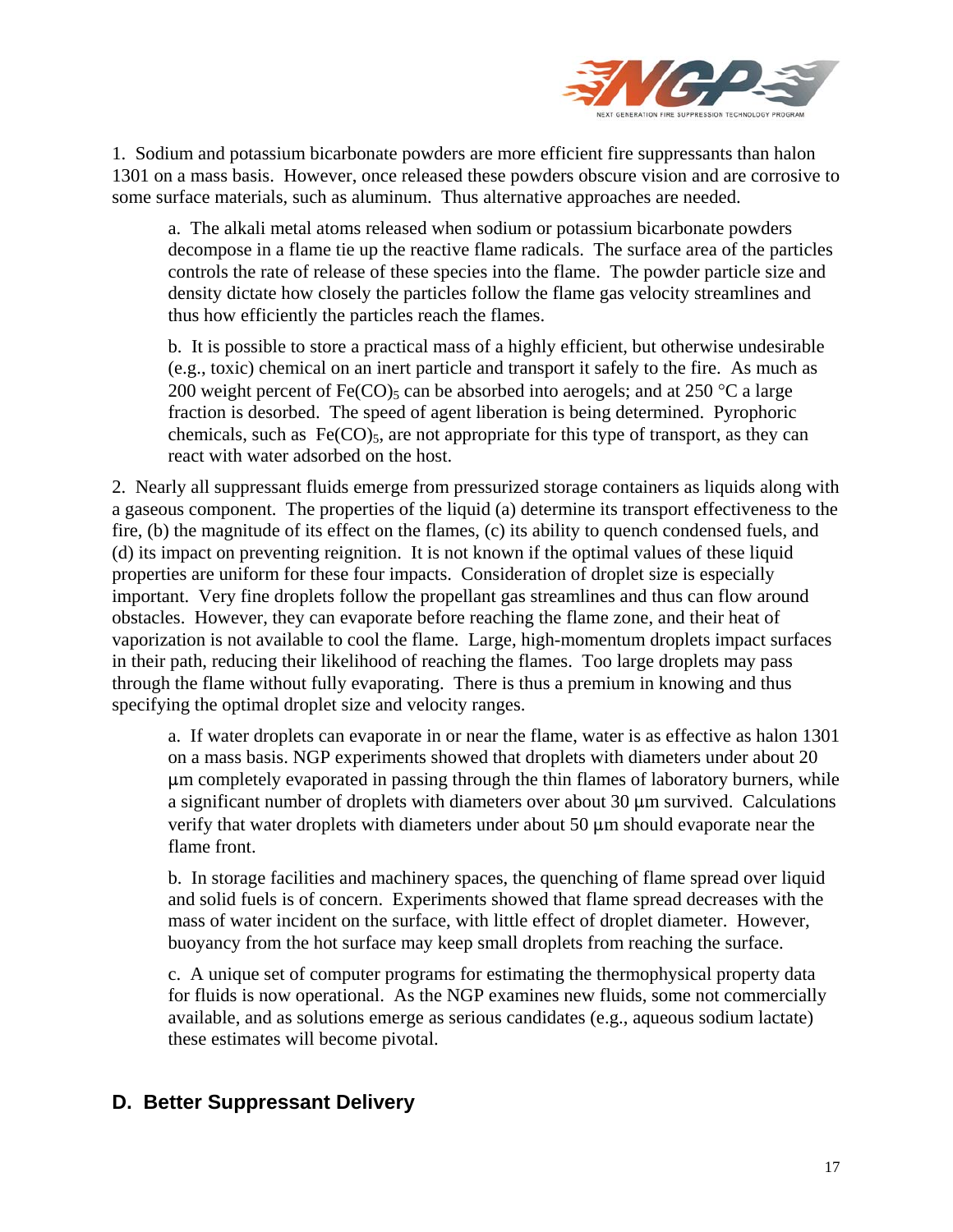

The complement to identifying new suppressants is improving the efficiency of getting the suppressant to the site of the fire. This comprises storage and discharge technology, transport through any distribution piping and transport throughout the compartment space (with equipment clutter and unsteady, three dimensional air flows) once the agent has been dispensed from the storage/distribution hardware.

1. Replacement fluids must function within the existing distribution plumbing to avoid the major cost of replacing the piping. NGP engineers have completed and validated a new computer code for the prediction of transient, two-phase fire suppressant flows through a complex pipe run, enabling determination of the change in discharge rate when substituting a new suppressant into the current piping.

2. Traditional halon 1301 systems have been overdesigned to compensate for (a) the transient release of the suppressant and (b) the presence of numerous obstructions or clutter. NGP engineers have developed and validated a model to describe the rate of agent entrainment into flames behind different shapes of obstructions. The model develops design criteria for the free stream agent concentration and injection period needed for extinguishment.

3. NGP research is developing new types of SPGGs that have increased flame suppression efficiency with reduced jet temperatures and momentum. One approach is to create additiveenhanced propellant formulations. A second approach directs the hot gas generator discharge from an "inert" solid propellant across an "activated" agent bed, entraining a chemically active additive into the gas stream.

### **E. Viability of New Suppression Technologies**

1. The success of new NGP technologies requires (1) characterization of critical fire suppression parameters under real-scale weapons system fire scenarios to guide laboratory research and (2) demonstration that candidate fire suppression methods are quenching flames as they would under the threats experienced in the field. Meeting these needs entails improved instrumentation in the test articles owned by the Military Department laboratories. Making these measurements of concentrations of fuel, oxygen, the suppressant, and harmful combustion byproducts during and after the fire suppression process requires rapid data acquisition during a period of shock and vibration, high temperatures and rapidly changing flow patterns.

a. NGP researchers have developed a time-resolved (10 ms), multi-point, fieldable, nearinfrared tunable diode laser-based sensor for measurement and detection of combustible mixtures of oxygen and hydrocarbon fuels during a fire suppression event as little as 250 ms in duration. Detection of fuel and oxygen concentration is especially important after suppression in order to predict the possibility of reignition.

b. Measurement of the distribution of the suppressant is essential to characterize the fire extinguishment process and for certification of a suppression system. Since there are likely to be a multiplicity of candidate agents, with potentially different capabilities of being monitored, the NGP has developed approaches based on two distinct principles: laser-induced breakdown spectroscopy and infrared absorption.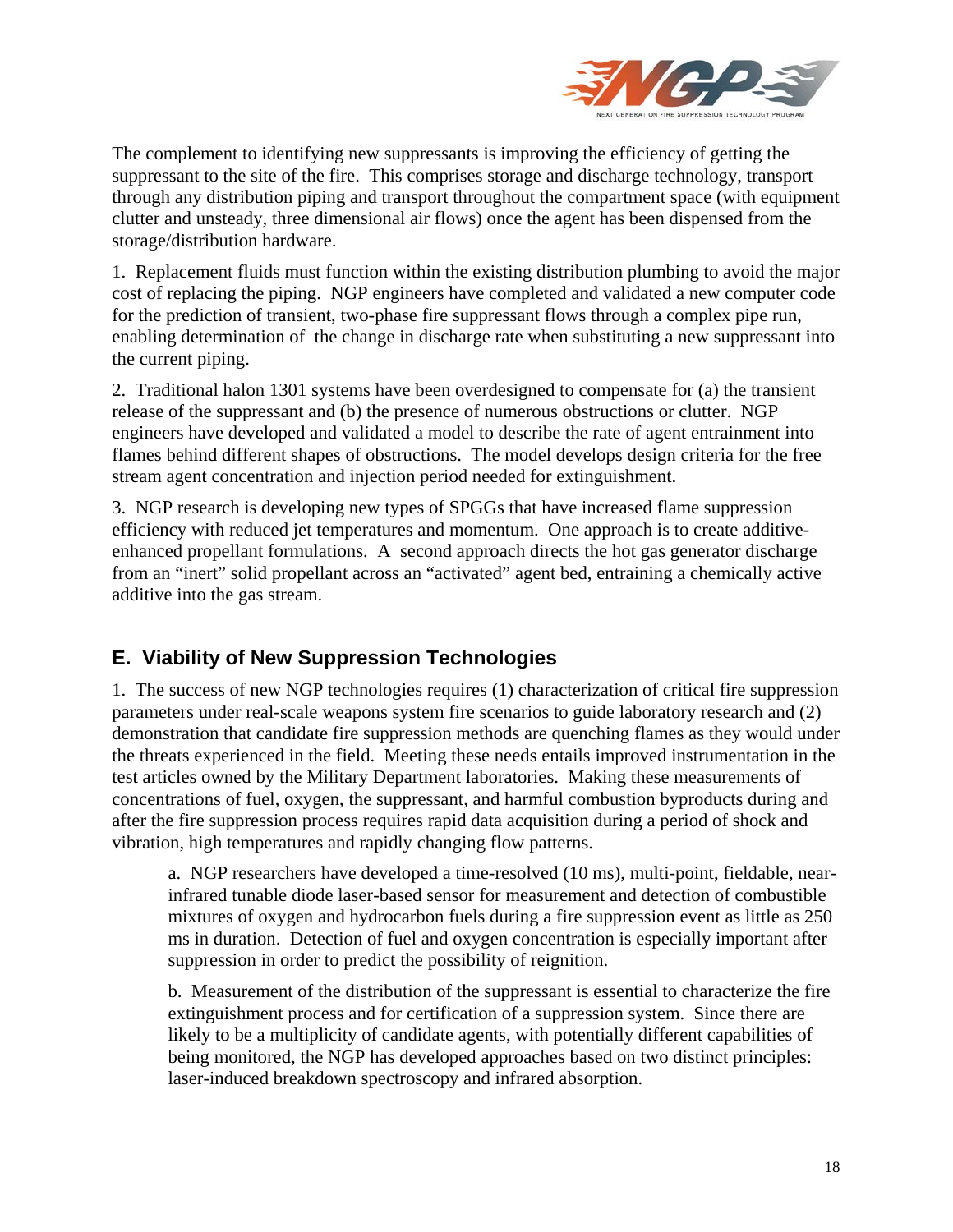

c. Excessive generation of HF, a corrosive and toxic degradation product of any of the fluorinated fire suppressants (e.g., HFC-227ea and HFC-125), is a principal deterrent to the deployment of these agents. The first *in situ*, time-dependent measurements of the concentration of HF, its dissipation, and its amelioration by additives to the suppressant have now been recorded.

d. Making these measurements requires a fiber optic probe system capable of operation at high temperatures. NGP scientists have designed a probe for use at temperatures up to 1200 K in the presence of powder, smoke, and fine water mist.

e. The NGP team has also developed a cell for use in measuring the high temperature (up to 1000 K) infrared properties of candidate suppressants. This information enables finding spectral lines for detection and developing calibration curves for the temperaturedependent sensitivity of the measurements.

2. The NGP goal specifies that the new fire suppression technologies must also be economically feasible. There are many contributing factors to be considered when deciding how or whether to adopt a fire suppression system design. These include both objective cost factors and subjective value factors. Accordingly, the NGP is developing a methodology to quantify a fire suppression technology by its life cycle cost and to enable superimposing on this a subjective value system. The data gathering for and formation of the baseline (halon 1301) case has been completed, as has the structuring of the cost benefit analysis process. This provides a framework for evaluating a range of weapons systems, considering both financial and technical variables.

### **F. Improved Fuel Tank Inertion**

Research in this area has been limited. There are only two aircraft that currently use halon 1301 to inert fuel task when entering combat, the F-16 and the F-117. The Air Force is seriously considering the use of CF3I for this application. Should this decision be positive, then alternative technologies for fuel tank inerting would not be an NGP task. Nonetheless, to be prepared, NGP staff are near completion of a small project to assess current status of alternate systems that had in prior decades shown promise for fuel tank inerting.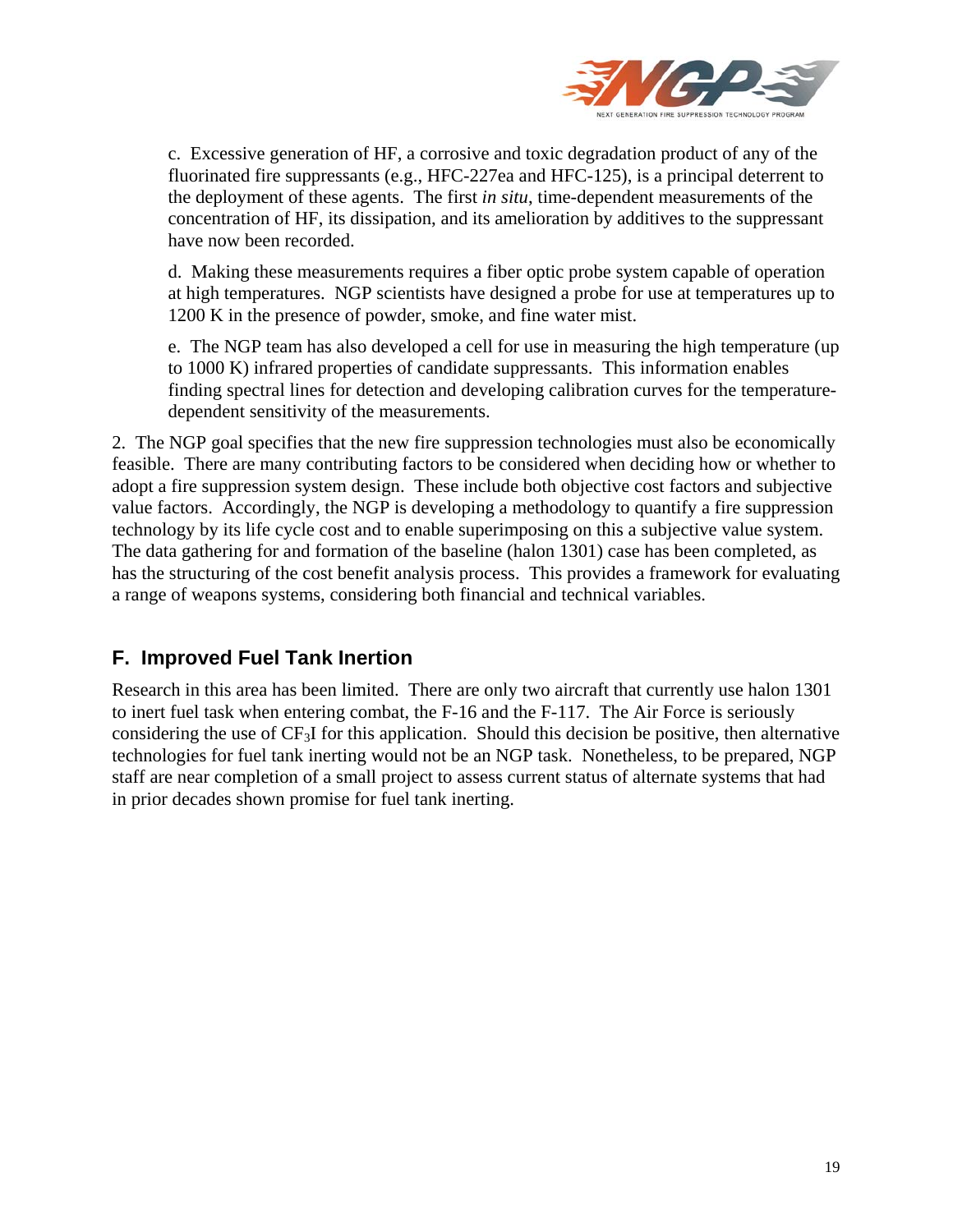

# **V. Reformulation of the NGP**

### **A. Focused Goal**

In November 1999, in the wake of continuing disagreement over the appropriate level of funding, agreement was reached on a reduced-scale NGP. The new goal became:

"Develop and demonstrate, by 2005, technology for economically feasible, environmentally acceptable and user-safe processes, techniques, and fluids that meet the operational requirements currently satisfied by halon 1301 systems in aircraft."

The planned funding was to be \$20.2 M, of which \$13.6 M had been allocated during FY1997- 2000.

The focus on aircraft fire suppression emerged from discussions with representatives of the Military Services:

- The aircraft safety and survivability engineering teams from all three Services stated that they have fire suppression needs for engine nacelles and dry bays that were not being addressed by S&T efforts outside the NGP.
- The Army stated that it had solutions for both current and planned ground vehicles that needed only engineering (not research) for implementation. Thus they had not budgeted S&T funds for fire suppression research in FY2000.
- The Navy stated that it had no current plans to retrofit current ships, that they release very little halon 1301, and that the DoD reserves will suffice. ONR had an approximately \$1 M/year S&T program in water mist, their planned technology for forward fit.

Thus, the revised NGP addresses the predominant fires that the military customers identify as most needing additional research: fires occurring in the aircraft dry bays and engine nacelles in both current and planned platforms. Research issues that arise in adapting fire suppression technologies for ground or sea platforms will need to be addressed by the responsible Military Department.

The Air Force has transitioned the use of  $CF_3I$  for fuel tank inerting to the F-16 Program Office, where engineering determinations of key properties are underway. The EPA has endorsed this chemical for this use. Thus, fuel tank inerting does not appear in the reduced NGP plan. It could be added if  $CF_3I$  were to prove unacceptable.

While the research is directed at solutions for aircraft, there are clear implications for other DoD applications. The technologies developed for dry bays would merit consideration for crew compartments, where the fires and suppression conditions are similar. Technologies of benefit in addressing the obstructed fires and spray fires in engine nacelles would also apply to machinery and storage spaces on ships.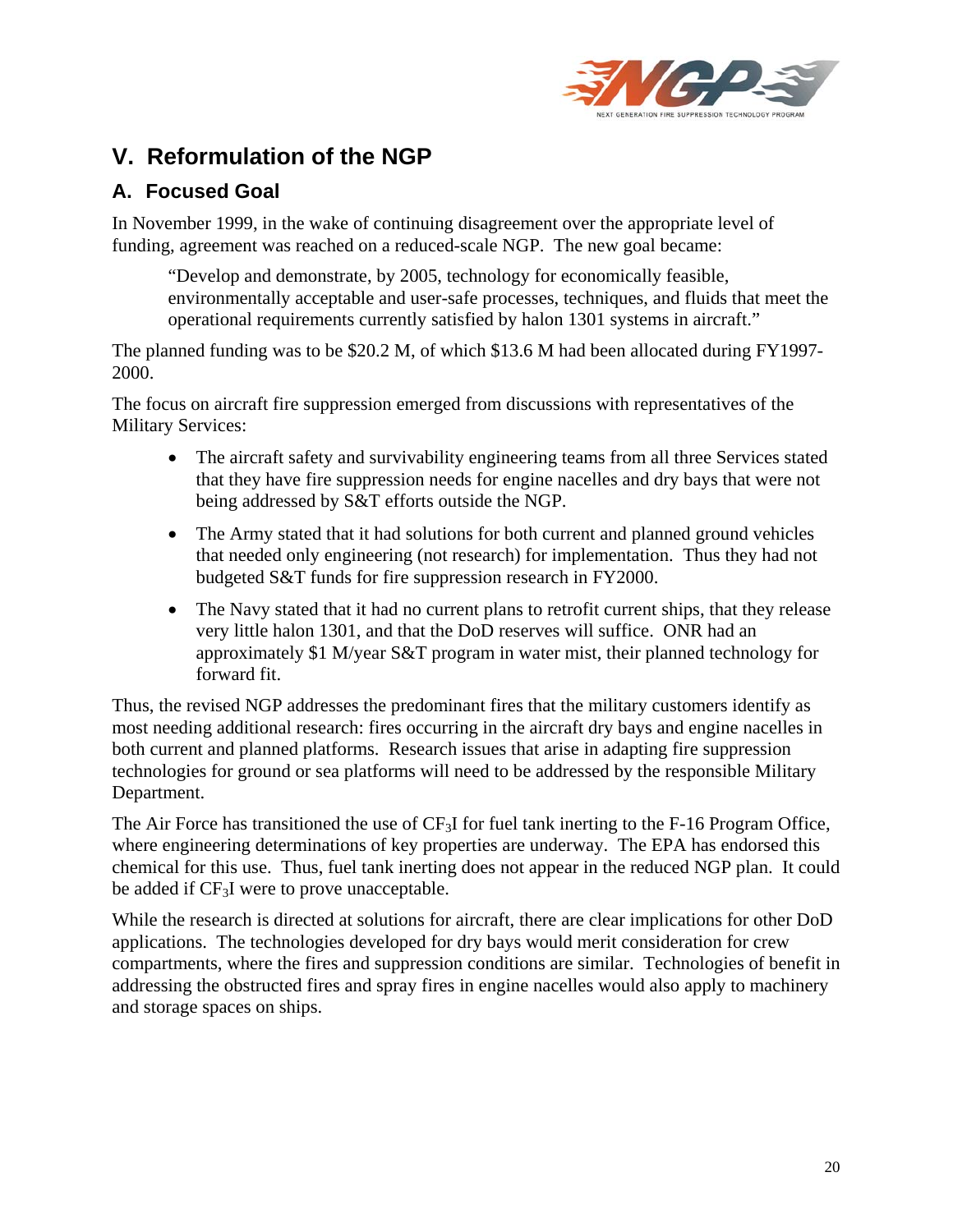

### **B. Technical Approach of the Revised Program**

Because of the substantial technical accomplishments of the initial years, the NGP has a solid base from which to develop new fire suppression technology for weapons systems. By the final expenditure of FY2000 funds, the NGP will deliver the following:

- understanding of how suppressant chemicals must interact with flames in order to be comparable to halon 1301 in quenching efficiency;
- analysis of the world of useful chemicals, identification of the best places to look for alternative suppressants, and a first set of "best looks;"
- a suite of screening tests and guidance for their use; and
- a method for determining and comparing the life-cycle costs of new fire suppression technologies.

These results complete NGP efforts under Thrust 2 (Fire Suppression Principles), Thrust 3 (Technology testing Methodologies), and Thrust 1 (Risk Assessment and Selection Criteria).

From that point forward, the NGP will be directed toward two targets.

#### **1. New Flame Suppression Chemicals**

This effort continues mainly under Research Element 4B (Evaluation of Highly Effective Suppressant Chemicals), encompassing fluid and solid candidates. Several families of chemicals have already been examined, e.g.:

- Main group compounds
- Iron-containing compounds
- Non-chemically active compounds
- Tropodegradable bromocarbons
- Phosphorus-containing compounds

In each case, some promising candidates have been identified. These will be screened further to establish legitimate options for further development. A second look at the last two families is also likely.

In addition, a recent project has examined the full realm of chemical categories, identifying those areas that have been well-studied, those that show little promise of successful candidates, and those meriting fuller study. The last set includes:

- Nitrogen-containing compounds (e.g., amines and nitrides)
- Copper-, manganese- and tin-containing compounds
- Iodine-containing compounds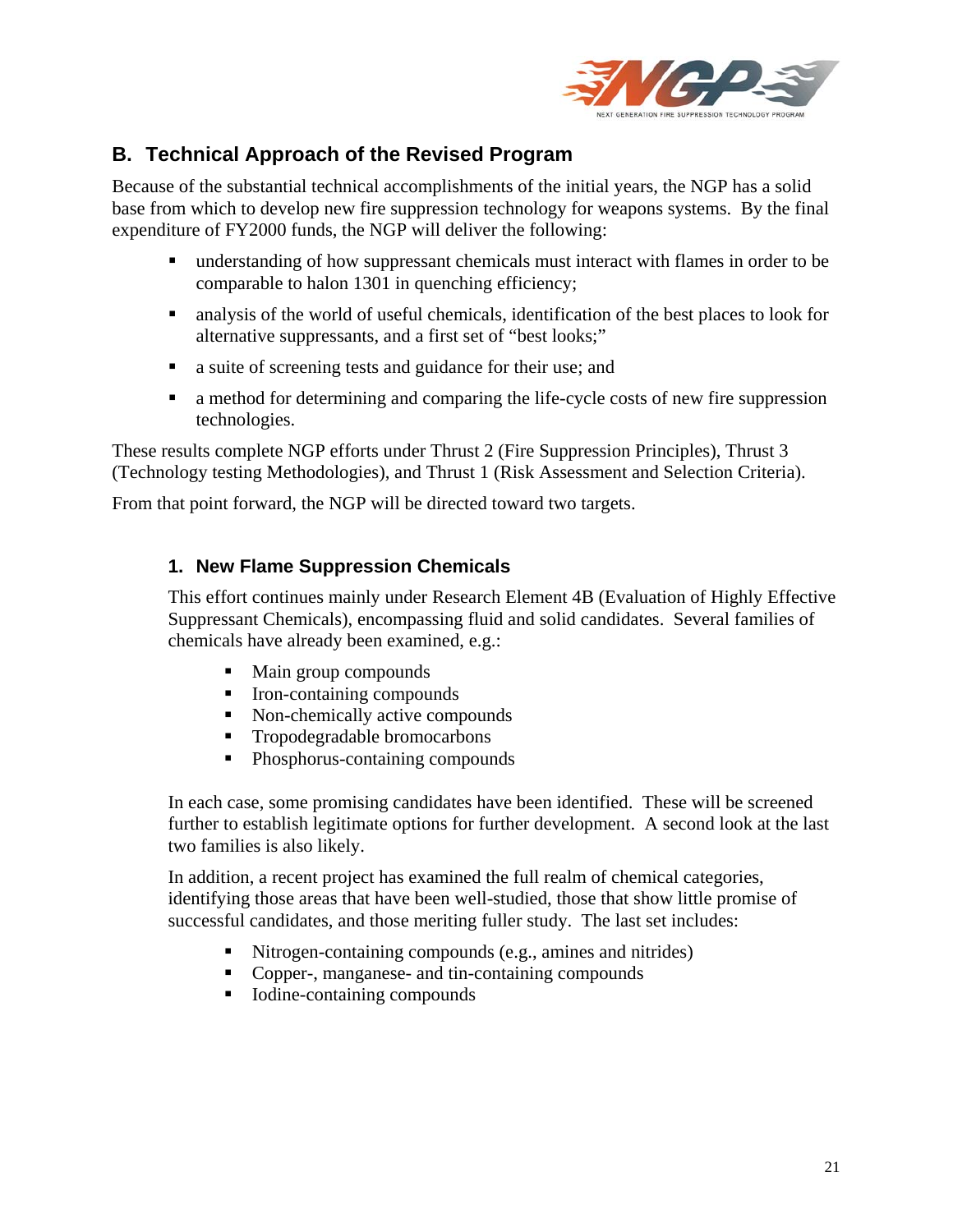

Research into each of these chemical families will identify trends in suppression effectiveness, toxicity, etc. using NGP screening methods and QSARs from prior work. The optimal candidates will be flagged for further development.

The reduced funding level limits the extent to which individual chemicals can be pursued:

- Extensive and costly testing for a full toxicological examination will not be performed.
- A few real-scale tests will be conducted to demonstrate the reliability of the bench-scale results as a predictor of the success of agents, rather than full characterization of the performance all candidate agents

### **2. Improved Suppressant Storage and Delivery**

Building on results from Thrust 2, this focus continues work under Thrusts 5 (Viability of New Suppression Technologies) and 6 (Better Suppressant Delivery). During the early years of the NGP, the Navy and Air Force aircraft safety and survivability teams have demonstrated how changes in the flow properties and geometry of suppressant release can enhance the efficiency of suppression. Concurrently, NGP research has developed principles for the relationship between suppressant flow properties and the enhanced concentrations needed for the quenching of flames in cluttered spaces. The research has also shown the importance of the location (relative to the flame) where a suppressant fluid vaporizes.

What remains, then, is the development of modeling of the interactions between the suppressant flow and the fire in cluttered spaces. This will serve as a guide for the selection of optimal dispensing conditions, nozzle locations, etc. for effective suppression of fires in the various engine nacelle and dry bay configurations.

Further work will also develop new ways of positioning the suppressant and controlling its discharge properties, approaches complementary to the traditional pressurized fluid bottles. Combined, these will then constitute a set of source terms for the above models and offer flexibility and efficiency to the platform designer.

Again, the reduced funding limits the extent to which concepts for efficient storage and delivery can be examined.

- The NGP will perform a modest number of indicative real-scale experiments to demonstrate the effectiveness of the new distribution principles, rather than rigorously establishing the validity of the models.
- These tests will mainly be monitored using video cameras. The instrumentation to establish model validity will not be developed or adapted.
- These models and technologies will be turned over to the platform managers for optimization testing in their particular configurations.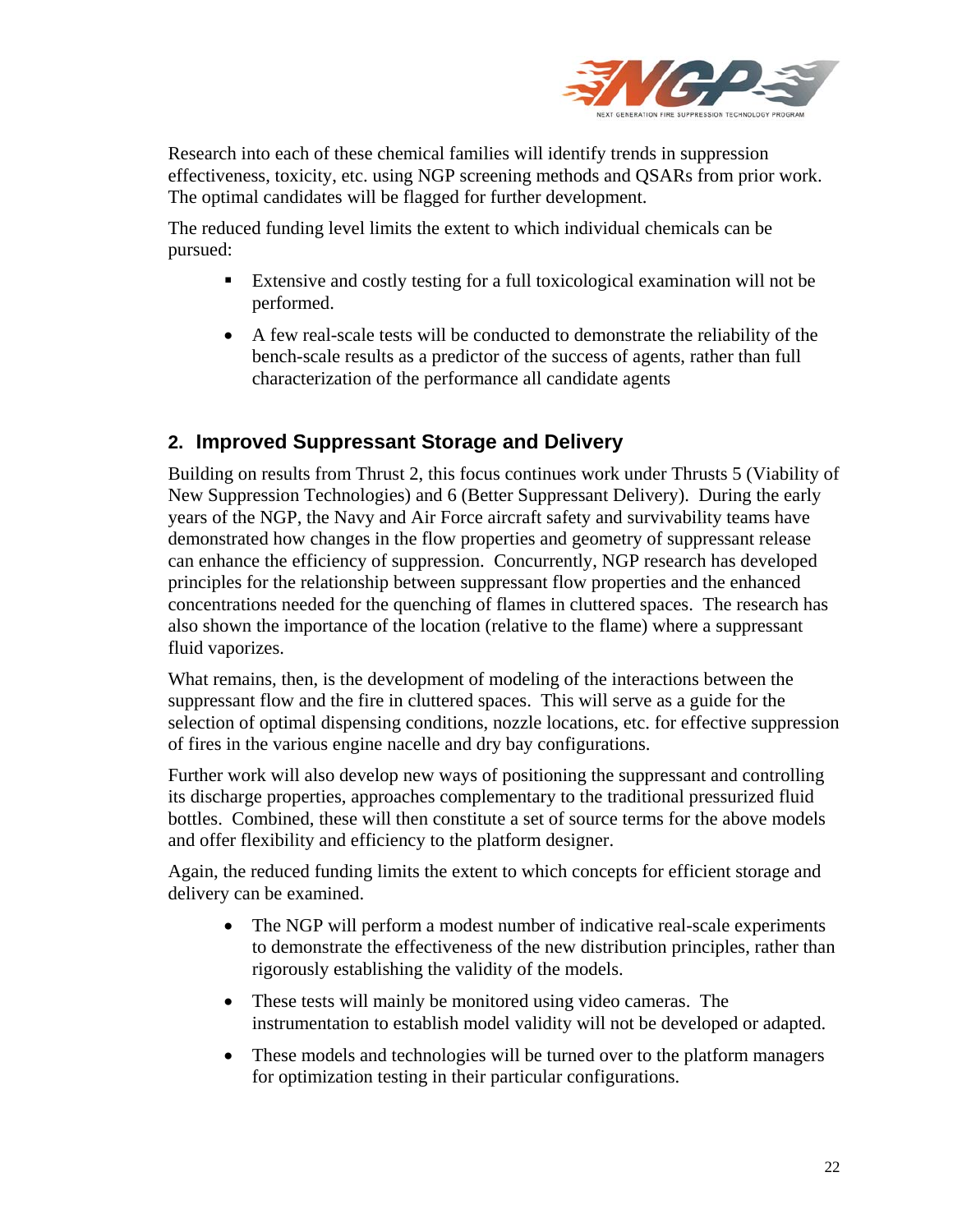

#### **C. Additional Efforts**

Over the past 4 years, the NGP has solicited proposals for "outside the box" approaches to fire suppression under Research Element 4D, "New and More Effective Fire Suppression Technologies that are Presently Conceptual." Some of these novel ideas have proven successful at broadening the NGP thinking. A modest continuation of these solicitations is possible.

Much of the innovation in NGP projects has resulted from interactions among a large set of investigators in diverse but related aspects of fire suppression. The number of concurrent projects, which peaked at 23, will decrease to 12 in FY2001 and to about 5 in FY2002. The NGP will continue to co-sponsor and participate actively in the spring Halon Options Technical Working Conference. The NGP will broaden the participation in its autumn Annual Research Meeting, inviting past investigators and other experts. It is hoped that these two meetings will continue to broaden the perspective and stimulate the innovation of the NGP investigators.